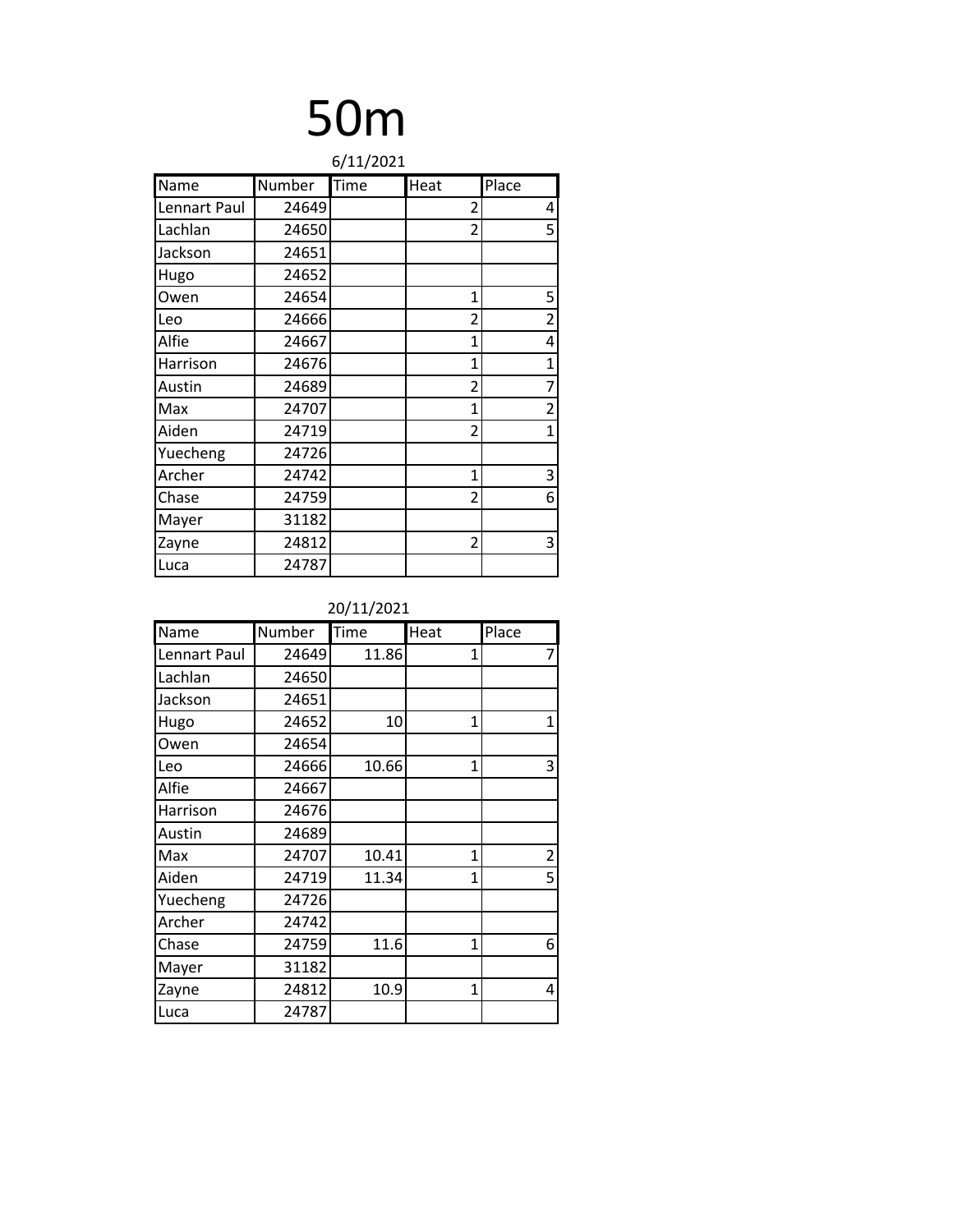| Name         | Number | Time  | Heat           | Place          |
|--------------|--------|-------|----------------|----------------|
| Lennart Paul | 24649  | 11.7  | 1              | 3              |
| Lachlan      | 24650  | 10.57 | $\overline{2}$ | $\overline{2}$ |
| Jackson      | 24651  |       |                |                |
| Hugo         | 24652  |       |                |                |
| Owen         | 24654  | 11.9  | 1              | 4              |
| Leo          | 24666  |       |                |                |
| Alfie        | 24667  | 13.2  | 1              | 4              |
| Harrison     | 24676  | 10.3  | $\overline{2}$ | $\mathbf 1$    |
| Austin       | 24689  | 11.48 | 1              | $\overline{2}$ |
| Max          | 24707  |       |                |                |
| Aiden        | 24719  | 10.37 | $\overline{2}$ | $\overline{1}$ |
| Yuecheng     | 24726  |       |                |                |
| Archer       | 24742  | 12.13 | $\overline{2}$ | $\mathbf 2$    |
| Chase        | 24759  | 11.48 | 1              | $\overline{2}$ |
| Mayer        | 31182  |       |                |                |
| Zayne        | 24812  | 10.96 | 1              | $\mathbf{1}$   |
| Luca         | 24787  |       |                |                |

11/12/2021

### 12/02/2022

| Name         | Number | Time  | Heat | Place        |
|--------------|--------|-------|------|--------------|
| Lennart Paul | 24649  |       |      |              |
| Lachlan      | 24650  |       |      |              |
| Jackson      | 24651  |       |      |              |
| Hugo         | 24652  |       |      |              |
| Owen         | 24654  | 13.57 |      | 5            |
| Leo          | 24666  | 12    |      | $\mathbf{1}$ |
| Alfie        | 24667  |       |      |              |
| Harrison     | 24676  |       |      |              |
| Austin       | 24689  | 12    |      | 1            |
| Max          | 24707  |       |      |              |
| Aiden        | 24719  | 12.92 |      | 3            |
| Yuecheng     | 24726  |       |      |              |
| Archer       | 24742  | 14.41 |      | 4            |
| Chase        | 24759  |       |      |              |
| Mayer        | 31182  | 24.01 |      | 6            |
| Zayne        | 24812  |       |      |              |
| Luca         | 24787  |       |      |              |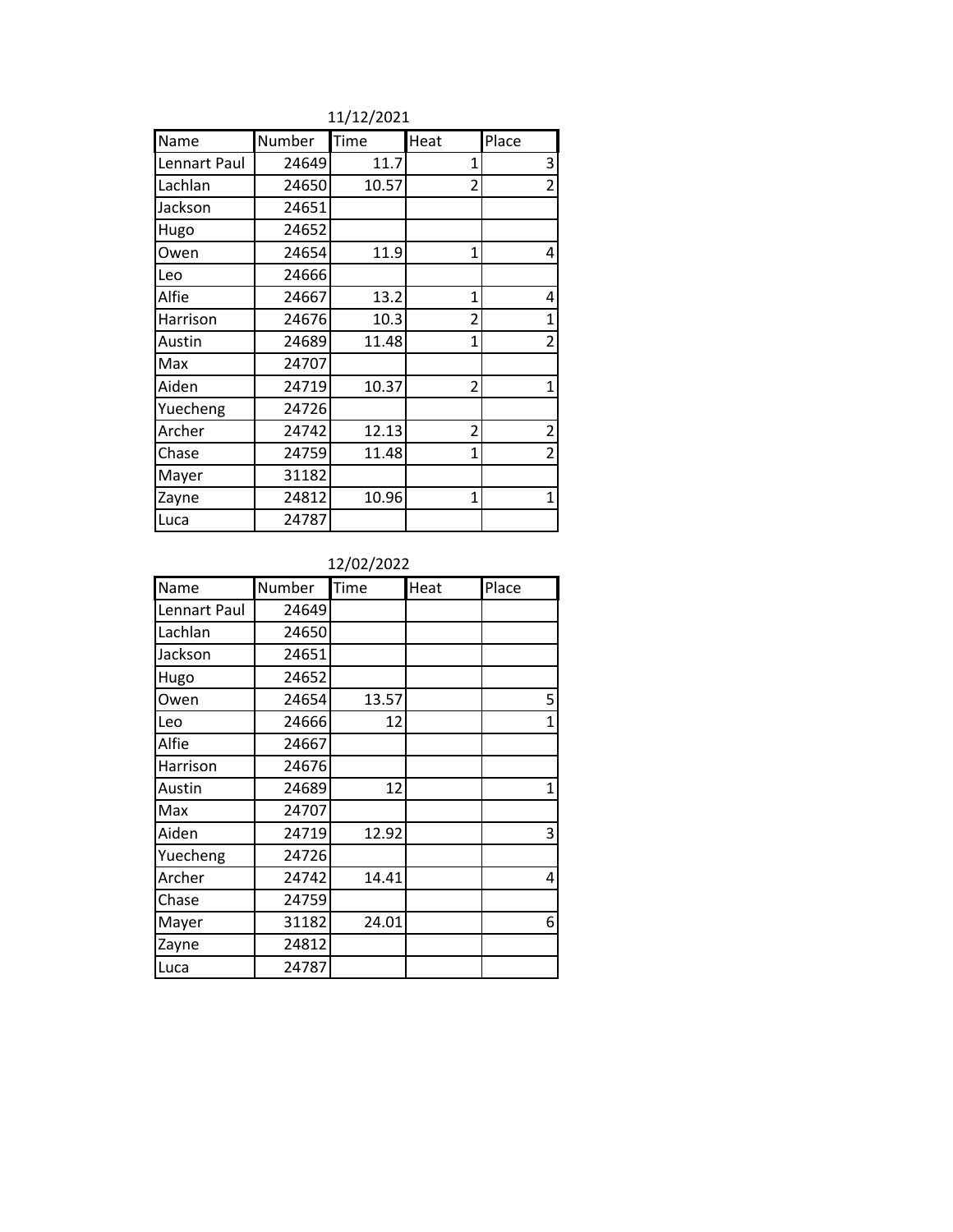| 13/11/2021   |        |      |                          |       |  |
|--------------|--------|------|--------------------------|-------|--|
| Name         | Number | Time | Heat                     | Place |  |
| Lennart Paul | 24649  | 13.8 | 1                        |       |  |
| Lachlan      | 24650  |      |                          |       |  |
| Jacson       | 24651  |      |                          |       |  |
| Hugo         | 24652  |      |                          |       |  |
| Owen         | 24654  | 18.4 | 1                        |       |  |
| Leo          | 24666  | 13.5 | 1                        |       |  |
| Alfie        | 24667  | 16.5 | 1                        |       |  |
| Harrison     | 24676  | 13.5 | 1                        |       |  |
| Austin       | 24689  | 16.1 | $\overline{2}$           |       |  |
| Max          | 24707  | 14.2 | $\overline{2}$           |       |  |
| Aiden        | 24719  | 14.6 | $\overline{\mathcal{L}}$ |       |  |
| Yuecheng     | 24726  |      |                          |       |  |
| Archer       | 24742  | 18.2 | 2                        |       |  |
| Chase        | 24759  |      |                          |       |  |
| Mayer        | 31182  |      |                          |       |  |
| Zayne        | 24812  | 15.1 | 2                        |       |  |
| Luca         | 24787  |      |                          |       |  |
| Leonardo     | 24718  | 16.1 | $\overline{2}$           |       |  |

| <b>Name</b>  | Number | Time  | Heat | Place          |
|--------------|--------|-------|------|----------------|
| Lennart Paul | 24649  | 1348  | 1    | $\overline{2}$ |
| Lachlan      | 24650  |       |      |                |
| Jacson       | 24651  |       |      |                |
| Hugo         | 24652  |       |      |                |
| Owen         | 24654  | 15.46 | 1    | 5              |
| Leo          | 24666  | 11.84 | 1    | $\overline{1}$ |
| Alfie        | 24667  | 13.2  | 3    | $\overline{2}$ |
| Harrison     | 24676  | 12.25 | 2    | $\overline{2}$ |
| Austin       | 24689  |       |      |                |
| Max          | 24707  |       |      |                |
| Aiden        | 24719  |       |      |                |
| Yuecheng     | 24726  |       |      |                |
| Archer       | 24742  |       |      |                |
| Chase        | 24759  |       | 1    | 3              |
| Mayer        | 31182  | 12.86 | 2    | $\overline{2}$ |
| Zayne        | 24812  | 17.86 | 1    | 6              |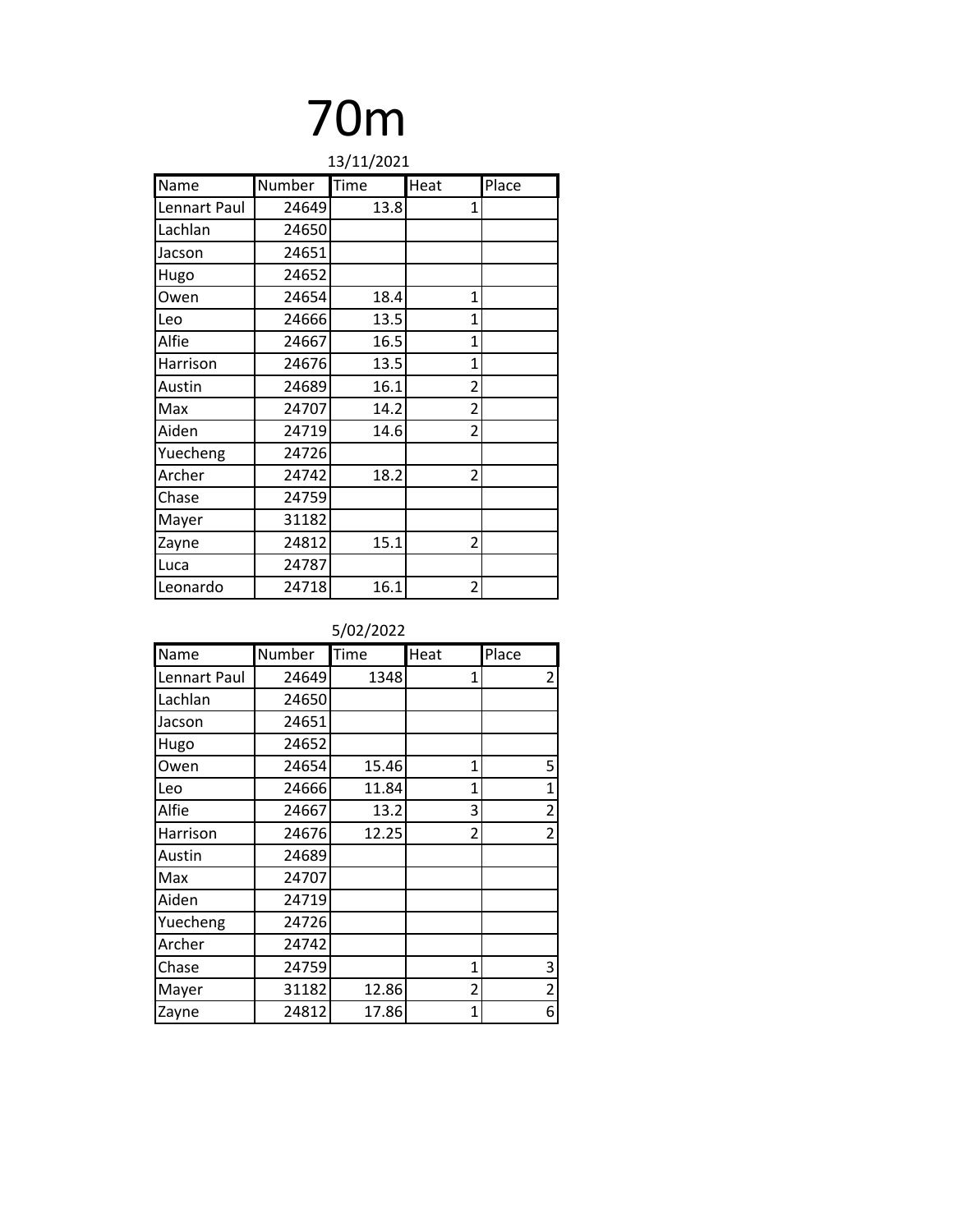| 30/10/2021 |        |      |              |       |  |
|------------|--------|------|--------------|-------|--|
| Name       | Number | Time | Heat         | Place |  |
| Lennart Pa | 24649  |      |              |       |  |
| Lachlan    | 24650  |      |              |       |  |
| Jackson    | 24651  | 18.3 | 1            | 2     |  |
| Hugo       | 24652  | 17.2 | 1            | 1     |  |
| Owen       | 24654  |      |              |       |  |
| Leo        | 24666  | 19.2 | 1            | 4     |  |
| Alfie      | 24667  |      |              |       |  |
| Harrison   | 24676  | 18.6 | $\mathbf{1}$ | 3     |  |
| Austin     | 24689  |      |              |       |  |
| Max        | 24707  |      |              |       |  |
| Aiden      | 24719  |      |              |       |  |
| Yuecheng   | 24726  |      |              |       |  |
| Archer     | 24742  |      |              |       |  |
| Chase      | 24759  |      |              |       |  |
| Mayer      | 31182  |      |              |       |  |
| Zayne      | 24812  |      |              |       |  |
| Luca       | 24787  |      |              |       |  |
| Leonardo   | 24718  |      |              |       |  |

| Name       | Number | Time | Heat | Place          |
|------------|--------|------|------|----------------|
| Lennart Pa | 24649  | 22.6 |      |                |
| Lachlan    | 24650  |      |      |                |
| Jackson    | 24651  |      |      |                |
| Hugo       | 24652  |      |      |                |
| Owen       | 24654  | 33.7 | 1    | 4              |
| Leo        | 24666  | 21.3 | 1    | $\overline{2}$ |
| Alfie      | 24667  | 25.4 | 2    | 4              |
| Harrison   | 24676  | 23   | 1    | 3              |
| Austin     | 24689  | 23.6 | 2    | $\overline{2}$ |
| Max        | 24707  | 19.9 | 1    | $\mathbf 1$    |
| Aiden      | 24719  | 19.9 | 1    | $\mathbf{1}$   |
| Yuecheng   | 24726  |      |      |                |
| Archer     | 24742  | 27.3 | 2    | 5              |
| Chase      | 24759  | 23.9 | 2    | 3              |
| Mayer      | 31182  |      |      |                |
| Zayne      | 24812  | 21.5 | 2    | 1              |
| Luca       | 24787  |      |      |                |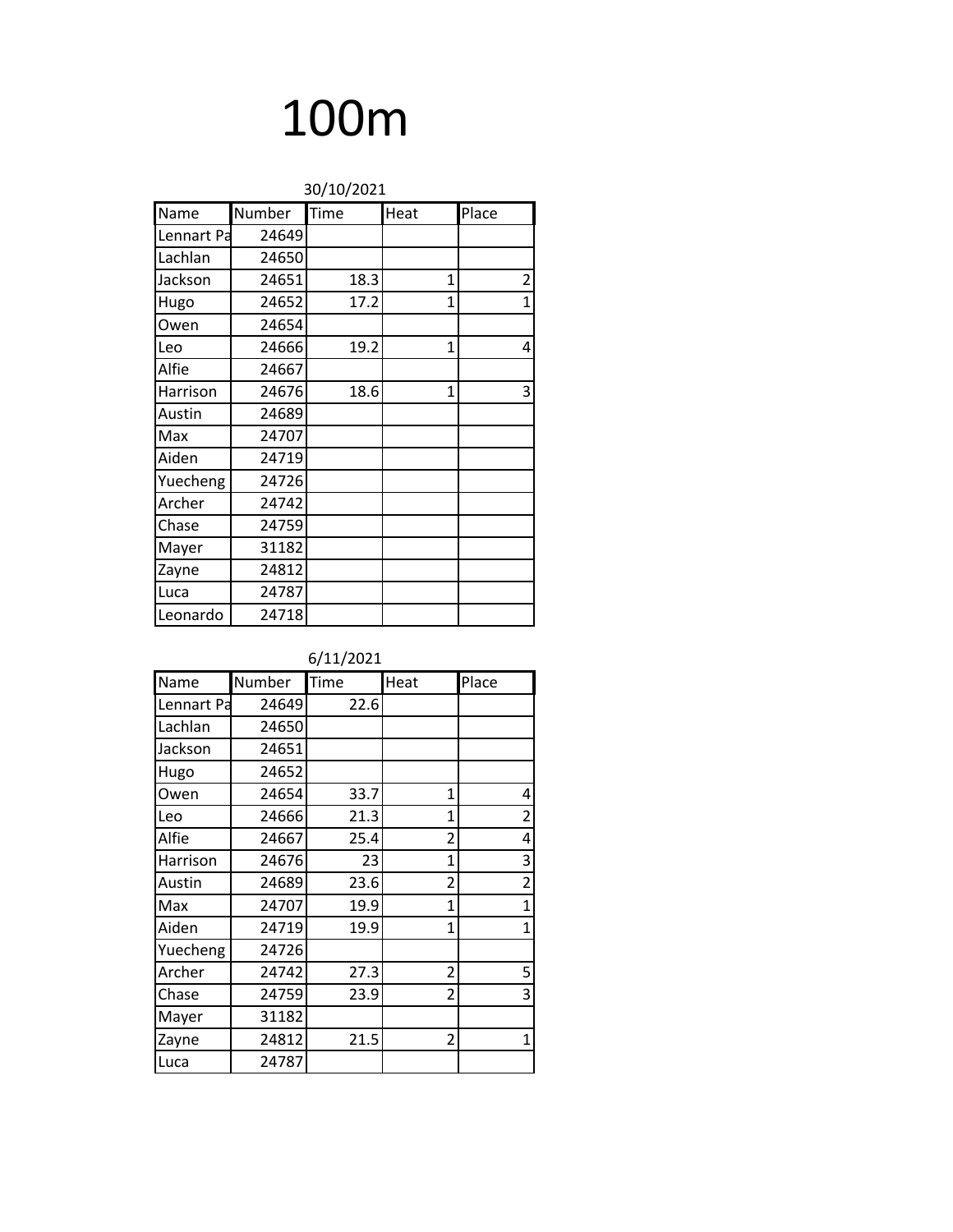20/11/2021

| Name       | Number | Time  | Heat           | Place          |
|------------|--------|-------|----------------|----------------|
| Lennart Pa | 24649  | 22.45 | 1              | 4              |
| Lachlan    | 24650  |       |                |                |
| Jackson    | 24651  |       |                |                |
| Hugo       | 24652  | 19.83 | 1              | 1              |
| Owen       | 24654  |       |                |                |
| Leo        | 24666  | 20.81 | 1              | 3              |
| Alfie      | 24667  |       |                |                |
| Harrison   | 24676  |       |                |                |
| Austin     | 24689  |       |                |                |
| Max        | 24707  | 20.47 | $\mathbf{1}$   | $\overline{2}$ |
| Aiden      | 24719  | 21.86 | 1              | 4              |
| Yuecheng   | 24726  |       |                |                |
| Archer     | 24742  |       |                |                |
| Chase      | 24759  |       |                |                |
| Mayer      | 31182  |       |                |                |
| Zayne      | 24812  | 24.51 | $\overline{1}$ | 8              |
| Luca       | 24787  |       |                |                |
| Leonardo   | 24718  | 24.24 | 1              | 3              |

#### 11/12/2021

| Name       | Number | Time  | Heat           | Place          |
|------------|--------|-------|----------------|----------------|
| Lennart Pa | 24649  | 22.88 | 1              | 4              |
| Lachlan    | 24650  | 29.06 | $\overline{1}$ | 6              |
| Jackson    | 24651  |       |                |                |
| Hugo       | 24652  |       |                |                |
| Owen       | 24654  | 27.87 | 2              | 4              |
| Leo        | 24666  |       |                |                |
| Alfie      | 24667  | 25.31 | 1              | 5              |
| Harrison   | 24676  | 21.42 | $\overline{1}$ | 1              |
| Austin     | 24689  | 22.5  | 1              | 3              |
| Max        | 24707  |       |                |                |
| Aiden      | 24719  | 21.16 | 2              | 1              |
| Yuecheng   | 24726  |       |                |                |
| Archer     | 24742  | 26.83 | $\overline{2}$ | 3              |
| Chase      | 24759  | 22.28 | 1              | $\overline{2}$ |
| Mayer      | 31182  |       |                |                |
| Zayne      | 24812  | 21.52 | 2              | 2              |
| Luca       | 24787  |       |                |                |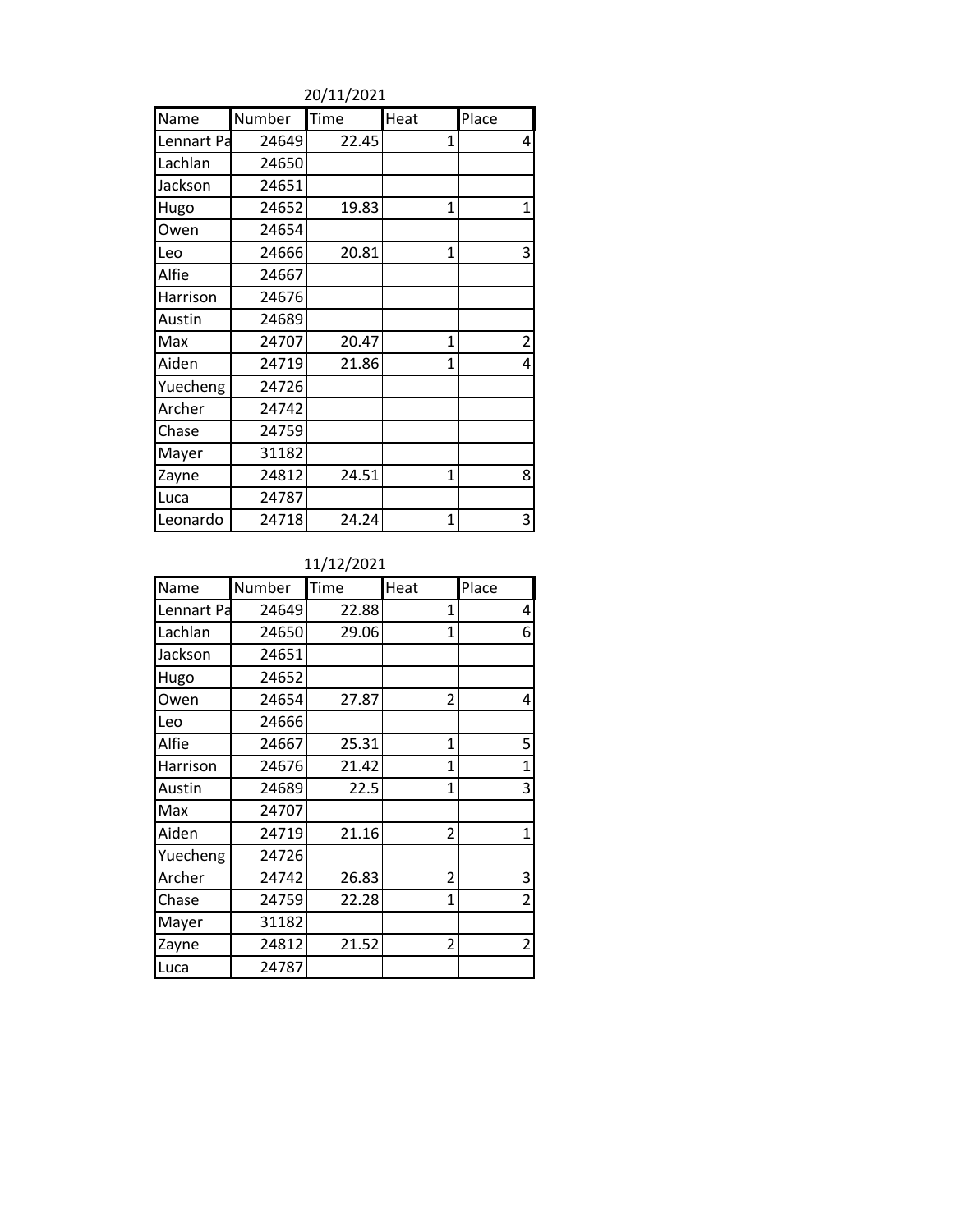### 1/01/2022

| Name     | Number | Time  | Heat | Place          |
|----------|--------|-------|------|----------------|
| Lachlan  | 24650  |       |      |                |
| Jackson  | 24651  |       |      |                |
| Hugo     | 24652  |       |      |                |
| Owen     | 24654  | 31.32 |      | $\overline{2}$ |
| Leo      | 24666  |       |      |                |
| Alfie    | 24667  |       |      |                |
| Harrison | 24676  |       |      |                |
| Austin   | 24689  |       |      |                |
| Max      | 24707  |       |      |                |
| Aiden    | 24719  |       |      |                |
| Yuecheng | 24726  |       |      |                |
| Archer   | 24742  |       |      |                |
| Chase    | 24759  |       |      |                |
| Mayer    | 31182  |       |      |                |
| Zane     | 24812  |       |      |                |
| Luca     | 24787  | 20.2  |      | 1              |
|          |        |       |      |                |

22/01/2022

| Name       | Number | Time  | Heat         | Place        |
|------------|--------|-------|--------------|--------------|
| Lennart Pa | 24649  |       |              |              |
| Lachlan    | 24650  |       |              |              |
| Jackson    | 24651  |       |              |              |
| Hugo       | 24652  |       |              |              |
| Owen       | 24654  | 25.16 | 1            | 4            |
| Leo        | 24666  | 19.71 | $\mathbf{1}$ | $\mathbf{1}$ |
| Alfie      | 24667  |       |              |              |
| Harrison   | 24676  |       |              |              |
| Austin     | 24689  |       |              |              |
| Max        | 24707  |       |              |              |
| Aiden      | 24719  |       |              |              |
| Yuecheng   | 24726  |       |              |              |
| Archer     | 24742  | 24.35 | $\mathbf{1}$ | 3            |
| Chase      | 24759  |       |              |              |
| Mayer      | 31182  |       |              |              |
| Zayne      | 24812  |       |              |              |
| Luca       | 24787  | 19.71 | $\mathbf{1}$ | 1            |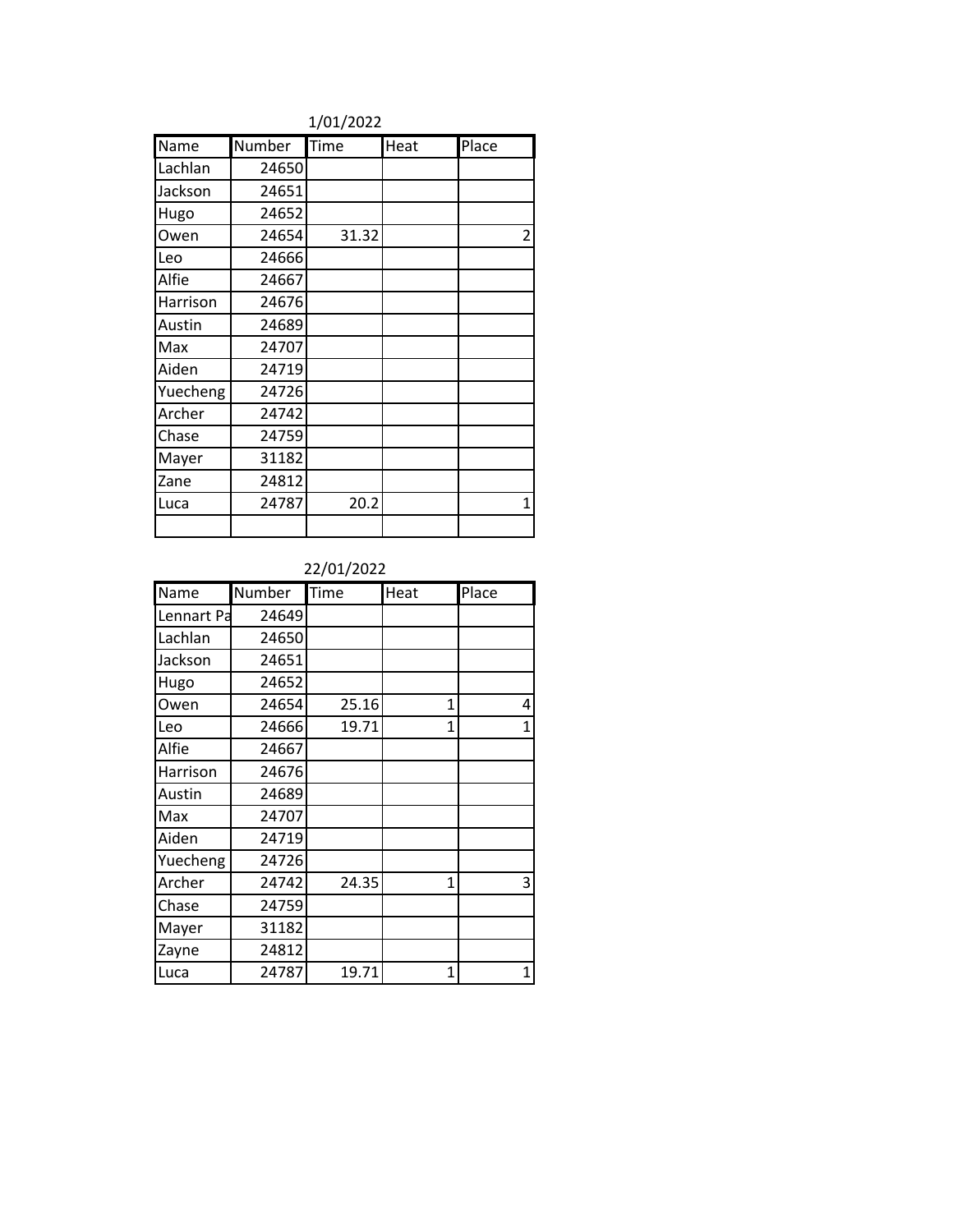#### 12/02/2022

| Name       | Number | Time  | Heat | Place |
|------------|--------|-------|------|-------|
| Lennart Pa | 24649  |       |      |       |
| Lachlan    | 24650  |       |      |       |
| Jackson    | 24651  |       |      |       |
| Hugo       | 24652  |       |      |       |
| Owen       | 24654  | 32.15 | 1    |       |
| Leo        | 24666  | 19.47 | 1    |       |
| Alfie      | 24667  |       |      |       |
| Harrison   | 24676  | 20.69 | 1    |       |
| Austin     | 24689  |       |      |       |
| Max        | 24707  |       |      |       |
| Aiden      | 24719  | 20.96 | 1    |       |
| Yuecheng   | 24726  |       |      |       |
| Archer     | 24742  | 24.92 |      |       |
| Chase      | 24759  |       |      |       |
| Mayer      | 31182  | 34.37 |      |       |
| Zayne      | 24812  | 22.2  |      |       |
| Luca       | 24787  |       |      |       |

#### 19/02/2022

| Name       | Number | Time  | Heat | Place          |
|------------|--------|-------|------|----------------|
| Lennart Pa | 24649  |       |      |                |
| Lachlan    | 24650  |       |      |                |
| Jackson    | 24651  |       |      |                |
| Hugo       | 24652  |       |      |                |
| Owen       | 24654  |       |      |                |
| Leo        | 24666  | 17.45 |      | 1              |
| Alfie      | 24667  |       |      |                |
| Harrison   | 24676  | 17.83 |      | $\overline{2}$ |
| Austin     | 24689  | 22.01 |      | 4              |
| Max        | 24707  |       |      |                |
| Aiden      | 24719  |       |      |                |
| Yuecheng   | 24726  |       |      |                |
| Archer     | 24742  | 23.65 |      | 5              |
| Chase      | 24759  |       |      |                |
| Mayer      | 31182  | 30.11 |      | 6              |
| Zayne      | 24812  | 20.74 |      | 3              |
| Luca       | 24787  |       |      |                |
| Leonardo   | 24718  |       |      |                |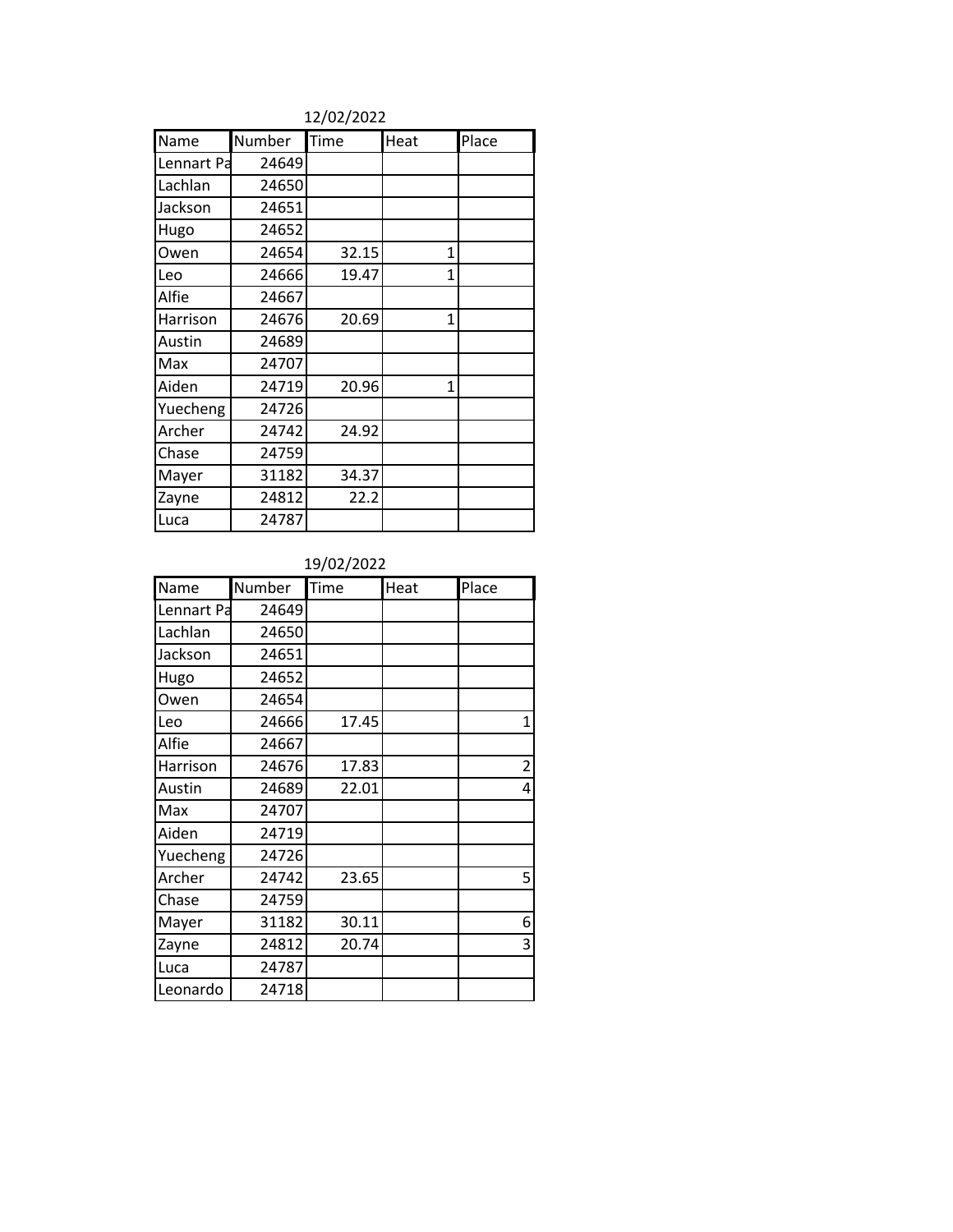|            | 30/10/2021 |         |                          |                |  |
|------------|------------|---------|--------------------------|----------------|--|
| Name       | Number     | Time    | Heat                     | Place          |  |
| Lennart Pa | 24649      | 51.93   | $\overline{2}$           | 4              |  |
| Lachlan    | 24650      | 48      | 2                        | $\overline{2}$ |  |
| Jackson    | 24651      | 42.88   | 1                        | 1              |  |
| Hugo       | 24652      | 44.48   | $\overline{1}$           | $\overline{2}$ |  |
| Owen       | 24654      | 1.09.94 | 2                        | 6              |  |
| Leo        | 24666      | 49.11   | 1                        | 4              |  |
| Alfie      | 24667      |         |                          |                |  |
| Harrison   | 24676      | 55.59   | 2                        | 5              |  |
| Austin     | 24689      | 50.56   | $\overline{2}$           | 3              |  |
| Max        | 24707      | 48.11   | 1                        | 3              |  |
| Aiden      | 24719      | 4610    | $\overline{\phantom{a}}$ | $\overline{1}$ |  |
| Yuecheng   | 24726      |         |                          |                |  |
| Archer     | 24742      |         |                          |                |  |
| Chase      | 24759      |         |                          |                |  |
| Mayer      | 31182      |         |                          |                |  |
| Zayne      | 24812      |         |                          |                |  |
| Luca       | 24787      |         |                          |                |  |
| Leonardo   | 24718      | 59.42   | 1                        | 5              |  |

| Name       | Number    | Time | Heat           | Place          |
|------------|-----------|------|----------------|----------------|
| Lennart Pa | 24649     | 49.7 | 1              | $\overline{2}$ |
| Lachlan    | 24650     | 52.9 | 1              | 3              |
| Jackson    | 24651     |      |                |                |
| Hugo       | 24652     |      |                |                |
| Owen       | 24654     | 66.2 | 1              | 4              |
| Leo        | 24666     | 46.5 | 1              | $\mathbf 1$    |
| Alfie      | 24667     | 66.2 | 1              | 4              |
| Harrison   | 24676 DNF |      |                |                |
| Austin     | 24689     | 51.6 | $\overline{2}$ | 4              |
| Max        | 24707     | 46.9 | 2              | $\mathbf 1$    |
| Aiden      | 24719     | 50.5 | 2              | $\overline{2}$ |
| Yuecheng   | 24726     |      |                |                |
| Archer     | 24742     | 66   | 2              | 6              |
| Chase      | 24759     |      |                |                |
| Mayer      | 31182     |      |                |                |
| Zayne      | 24812     | 51.6 | 2              | 4              |
| Luca       | 24787     |      |                |                |
| Leonardo   | 24718     | 51.8 | 2              | 5              |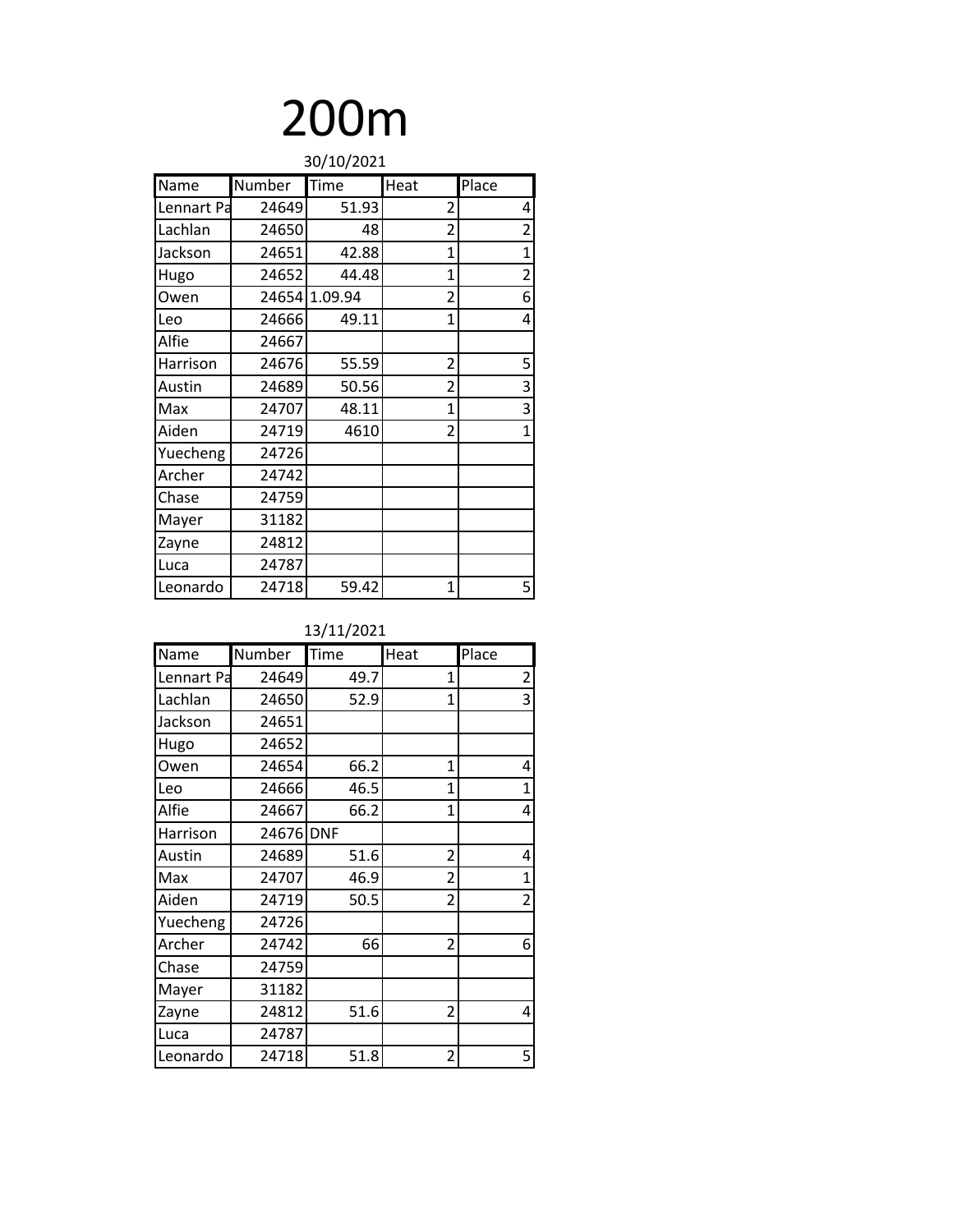4/12/2021

| Name       | Number | Time | Heat           | Place          |
|------------|--------|------|----------------|----------------|
| Lennart Pa | 24649  | 55.9 | 1              | 3              |
| Lachlan    | 24650  | 47.5 | $\overline{1}$ | $\mathbf{1}$   |
| Jackson    | 24651  |      |                |                |
| Hugo       | 24652  |      |                |                |
| Owen       | 24654  |      |                |                |
| Leo        | 24666  |      |                |                |
| Alfie      | 24667  |      |                |                |
| Harrison   | 24676  |      |                |                |
| Austin     | 24689  | 54.9 | $\mathbf{1}$   | $\overline{2}$ |
| Max        | 24707  |      |                |                |
| Aiden      | 24719  |      |                |                |
| Yuecheng   | 24726  |      |                |                |
| Archer     | 24742  | 73.5 | 1              | 6              |
| Chase      | 24759  | 61.6 | $\overline{1}$ | 5              |
| Mayer      | 31182  |      |                |                |
| Zayne      | 24812  | 58.3 | $\overline{1}$ | 4              |
| Luca       | 24787  |      |                |                |
| Leonardo   | 24718  |      |                |                |

### 22/01/2022

| Name       | Number | Time  | Heat         | Place |
|------------|--------|-------|--------------|-------|
| Lennart Pa | 24649  |       |              |       |
| Lachlan    | 24650  |       |              |       |
| Jackson    | 24651  |       |              |       |
| Hugo       | 24652  |       |              |       |
| Owen       | 24654  | 24.83 | $\mathbf{1}$ | 4     |
| Leo        | 24666  |       |              |       |
| Alfie      | 24667  | 19.71 | $\mathbf{1}$ | 1     |
| Harrison   | 24676  |       |              |       |
| Austin     | 24689  |       |              |       |
| Max        | 24707  |       |              |       |
| Aiden      | 24719  |       |              |       |
| Yuecheng   | 24726  |       |              |       |
| Archer     | 24742  | 24.35 | 1            | 3     |
| Chase      | 24759  |       |              |       |
| Mayer      | 31182  |       |              |       |
| Zayn3      | 24812  |       |              |       |
| Luca       | 24787  | 19.95 | 1            | 2     |
|            |        |       |              |       |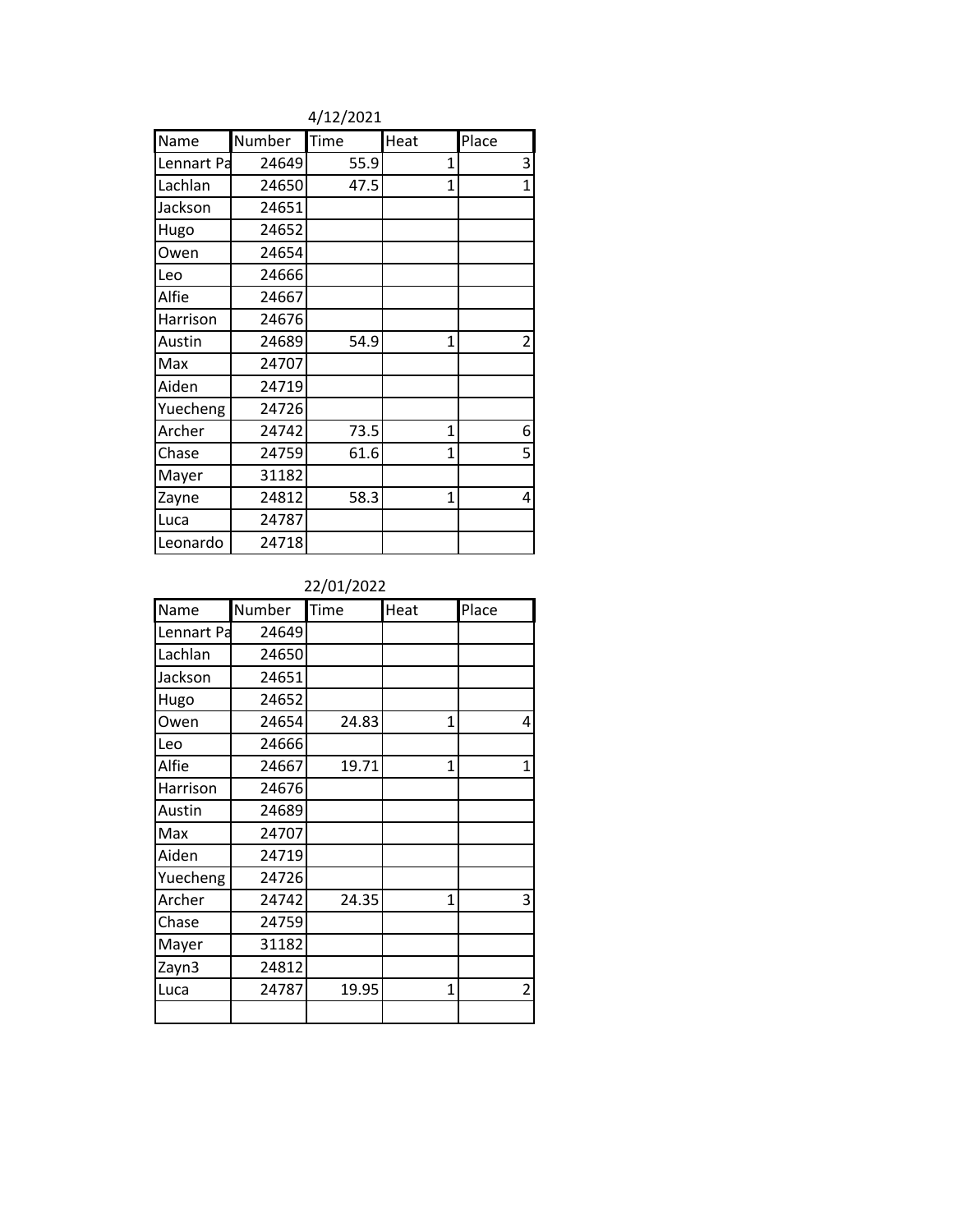|              |        |               | 6/11/2021      |       |  |  |  |
|--------------|--------|---------------|----------------|-------|--|--|--|
| Name         | Number | Time          | Heat           | Place |  |  |  |
| Lennart Paul |        | 24649 1.46.30 | 3              |       |  |  |  |
| Lachlan      |        | 24650 1.59.30 | 5              |       |  |  |  |
| Jackson      | 24651  |               |                |       |  |  |  |
| Hugo         | 24652  |               |                |       |  |  |  |
| Owen         |        | 24654 2.45.50 | 12             |       |  |  |  |
| Leo          |        | 24666 2.06.20 | 7              |       |  |  |  |
| Alfie        |        | 24667 2.11.70 | 8              |       |  |  |  |
| Harrison     |        | 24676 2.32.30 | 11             |       |  |  |  |
| Austin       |        | 24689 2.02.10 | 6              |       |  |  |  |
| Max          |        | 24707 1.42.70 | $\overline{2}$ |       |  |  |  |
| Aiden        |        | 24719 1.40.70 | 1              |       |  |  |  |
| Yuecheng     | 24726  |               |                |       |  |  |  |
| Archer       |        | 24742 2.25.40 | 10             |       |  |  |  |
| Chase        |        | 24759 2.18.10 | 9              |       |  |  |  |
| Mayer        | 31182  |               | 4              |       |  |  |  |
| Zayne        |        | 24812 1.55.80 |                |       |  |  |  |
| Luca         | 24787  |               |                |       |  |  |  |
|              |        |               |                |       |  |  |  |

| Name         | Number | Time          | Heat | Place          |
|--------------|--------|---------------|------|----------------|
| Lennart Paul |        | 24649 1.45.10 | 1    | 3              |
| Lachlan      | 24650  |               |      |                |
| Jackson      | 24651  |               |      |                |
| Hugo         | 24652  |               |      |                |
| Owen         | 24654  |               |      |                |
| Leo          |        | 24666 1.51.10 | 1    | 4              |
| Alfie        | 24667  |               |      |                |
| Harrison     | 24676  |               |      |                |
| Austin       | 24689  |               |      |                |
| Max          |        | 24707 1.40.80 | 1    | $\overline{2}$ |
| Aiden        |        | 24719 1.40.50 | 1    | $\overline{1}$ |
| Yuecheng     | 24726  |               |      |                |
| Archer       | 24742  |               |      |                |
| Chase        |        | 24759 2.10.90 | 1    | 6              |
| Mayer        | 31182  |               |      |                |
| Zayne        |        | 24812 2.08.62 | 1    | 5              |
| Luca         | 24787  |               |      |                |
| Leonardo     |        | 24718 2.13.90 | 1    | 7              |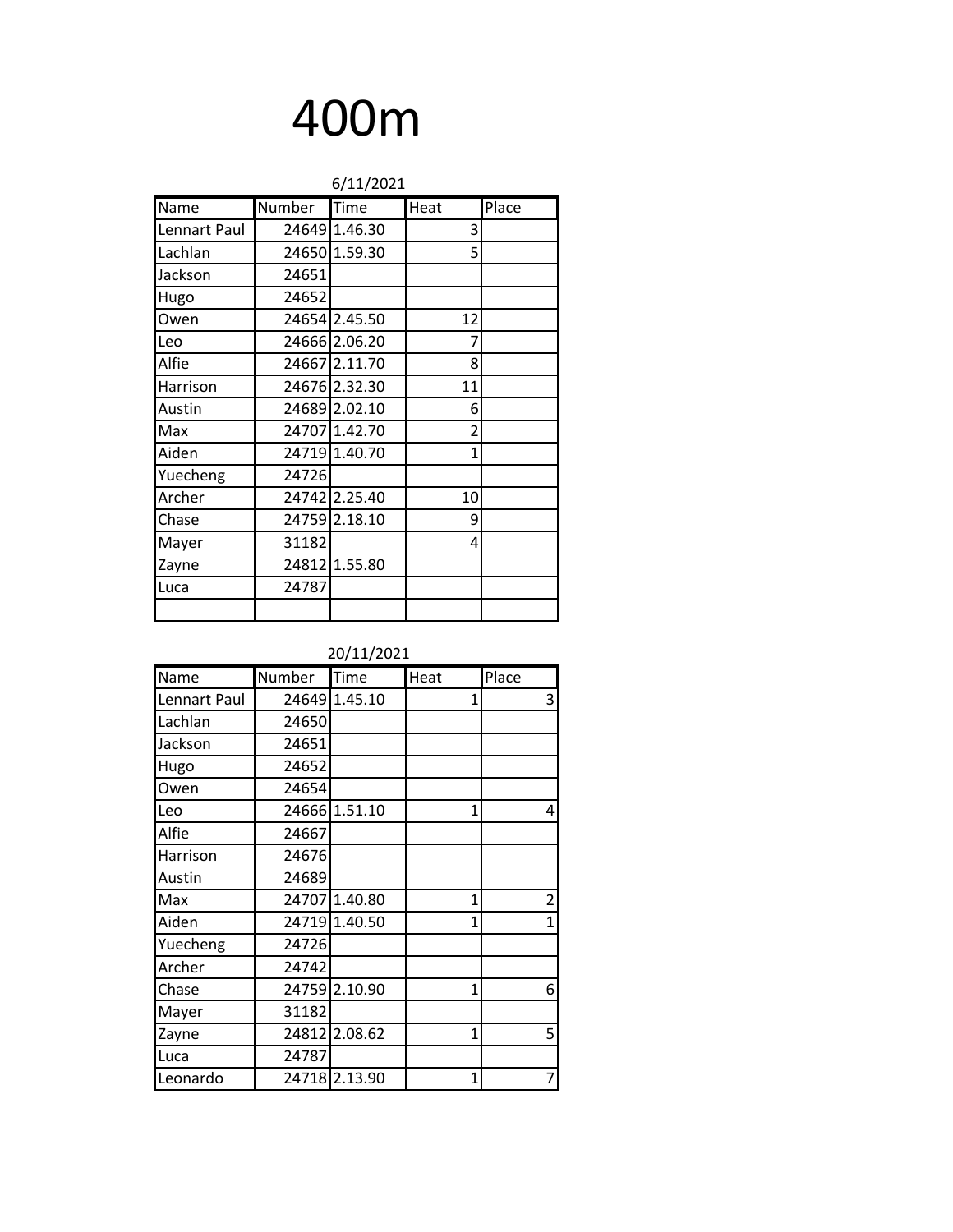11/12/2021

| Name         | Number | Time          | Heat | Place          |
|--------------|--------|---------------|------|----------------|
| Lennart Paul |        | 24649 2.01.32 |      | 3              |
| Lachlan      | 24650  |               |      |                |
| Jackson      | 24651  |               |      |                |
| Hugo         | 24652  |               |      |                |
| Owen         |        | 24654 2.24.72 |      | 7              |
| Leo          | 24666  |               |      |                |
| Alfie        |        | 24667 2.10.56 |      | 4              |
| Harrison     | 24676  |               |      |                |
| Austin       |        | 24689 1.54.87 |      | $\overline{2}$ |
| Max          | 24707  |               |      |                |
| Aiden        | 24719  |               |      |                |
| Yuecheng     | 24726  |               |      |                |
| Archer       |        | 24742 2.15.37 |      | 5              |
| Chase        |        | 24759 2.19.82 |      | 6              |
| Mayer        | 31182  |               |      |                |
| Zayne        |        | 24812 2.10.56 |      | 4              |
| Luca         | 24787  |               |      |                |

### 15/01/2022

| Name         | Number | Time | Heat | Place |
|--------------|--------|------|------|-------|
| Lennart Paul | 24649  |      |      |       |
| Lachlan      | 24650  |      |      |       |
| Jackson      | 24651  |      |      |       |
| Hugo         | 24652  |      |      |       |
| Owen         | 24654  | 2.17 |      | 3     |
| Leo          | 24666  |      |      |       |
| Alfie        | 24667  |      |      |       |
| Harrison     | 24676  |      |      |       |
| Austin       | 24689  | 1.53 |      | 2     |
| Max          | 24707  |      |      |       |
| Aiden        | 24719  |      |      |       |
| Yuecheng     | 24726  |      |      |       |
| Archer       | 24742  |      |      |       |
| Chase        | 24759  |      |      |       |
| Mayer        | 31182  |      |      |       |
| Zayne        | 24812  |      |      |       |
| Luca         | 24787  | 1.52 |      | 1     |
|              |        |      |      |       |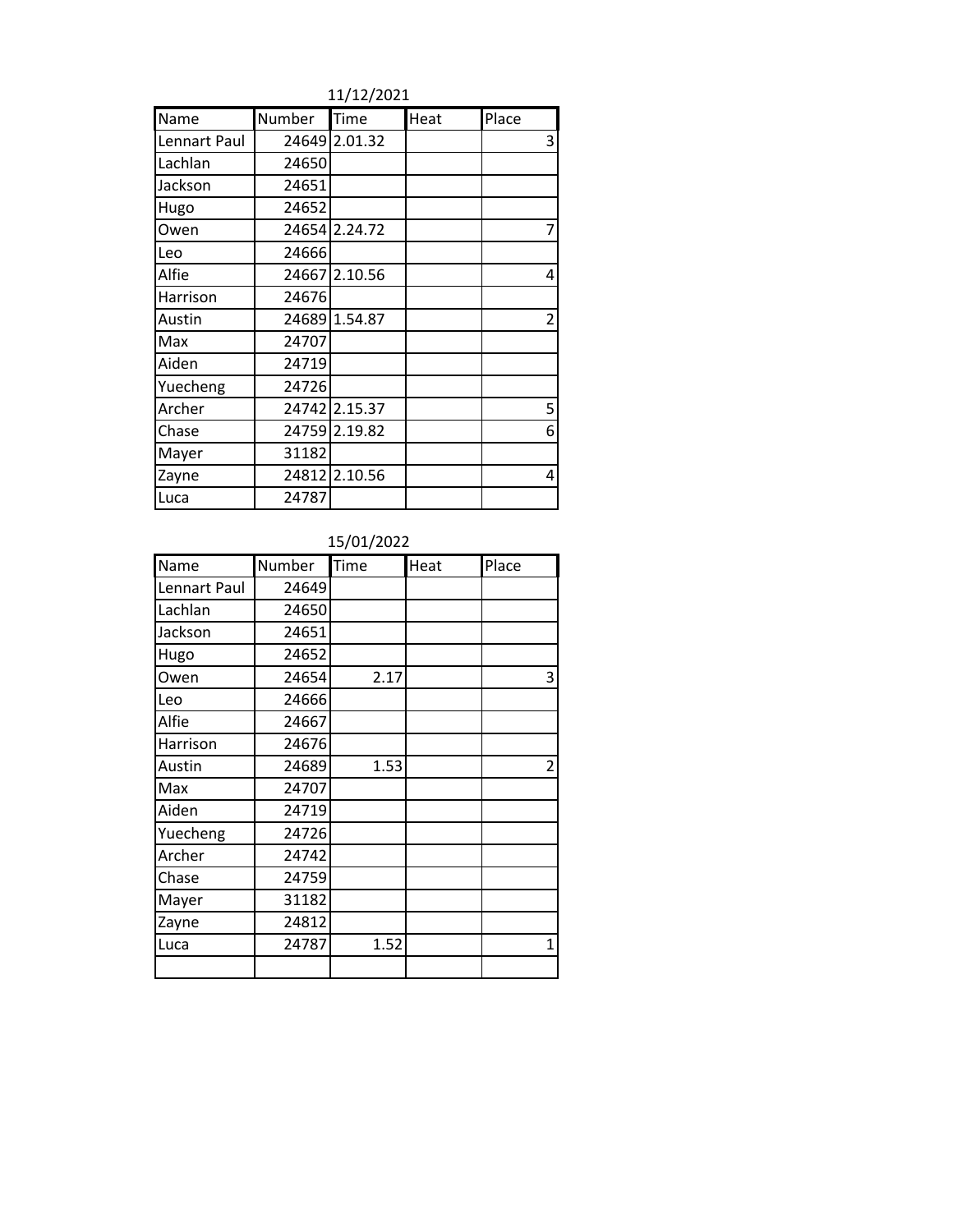| Name         | Number | <b>Time</b> | Heat | Place |
|--------------|--------|-------------|------|-------|
| Lennart Paul | 24649  |             |      |       |
| Lachlan      | 24650  |             |      |       |
| Jackson      | 24651  |             |      |       |
| Hugo         | 24652  |             |      |       |
| Owen         | 24654  | 4.5         |      |       |
| Leo          | 24666  |             |      |       |
| Alfie        | 24667  |             |      |       |
| Harrison     | 24676  |             |      |       |
| Austin       | 24689  |             |      |       |
| Max          | 24707  | 2.06        |      |       |
| Aiden        | 24719  | 3.15        |      |       |
| Yuecheng     | 24726  |             |      |       |
| Archer       | 24742  | 2.45        |      |       |
| Chase        | 24759  |             |      |       |
| Mayer        | 31182  | 4.5         |      |       |
| Zayne        | 24812  | 2.07        |      |       |
| Luca         | 24787  |             |      |       |

#### 12/02/2022

### 19/02/2022

| Name         | Number | Time          | Heat | Place          |
|--------------|--------|---------------|------|----------------|
| Lennart Paul | 24649  |               |      |                |
| Lachlan      | 24650  |               |      |                |
| Jackson      | 24651  |               |      |                |
| Hugo         | 24652  |               |      |                |
| Owen         | 24654  |               |      |                |
| Leo          |        | 24666 1.58.75 |      | $\overline{2}$ |
| Alfie        | 24667  |               |      |                |
| Harrison     | 24676  |               |      |                |
| Austin       |        | 24689 1.46.35 |      | 1              |
| Max          | 24707  |               |      |                |
| Aiden        | 24719  |               |      |                |
| Yuecheng     | 24726  |               |      |                |
| Archer       | 24742  |               |      |                |
| Chase        | 24759  |               |      |                |
| Mayer        |        | 31182 3.05.67 |      | 3              |
| Zayne        | 24812  |               |      |                |
| Luca         | 24787  |               |      |                |
| Leonardo     | 24718  |               |      |                |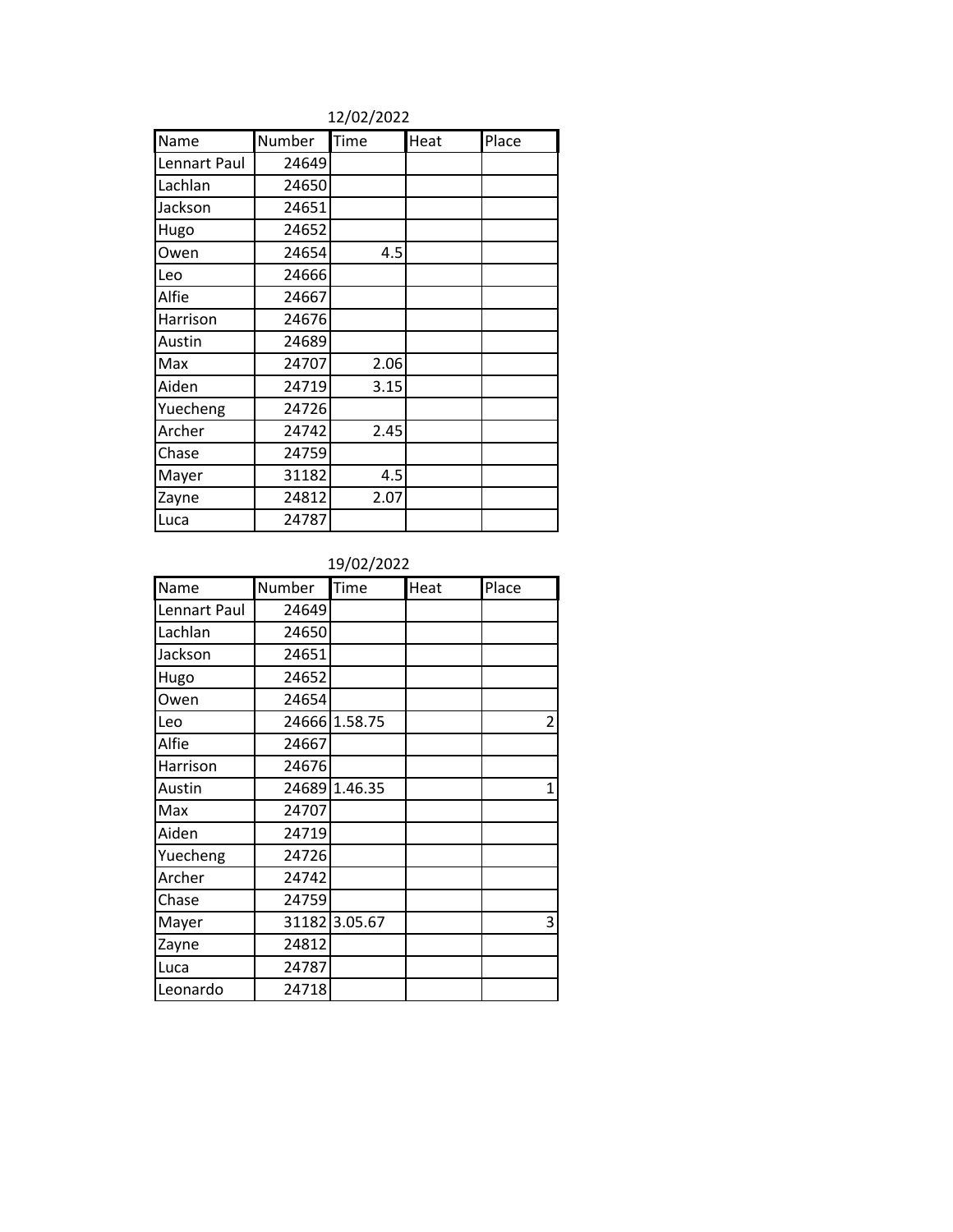| 4/12/2021    |        |               |      |                |  |  |
|--------------|--------|---------------|------|----------------|--|--|
| Name         | Number | Time          | Heat | Place          |  |  |
| Lennart Paul |        | 24649 2.22.80 |      | $\mathbf{1}$   |  |  |
| Lachlan      | 24650  |               |      |                |  |  |
| Jackson      | 24651  |               |      |                |  |  |
| Hugo         | 24652  |               |      |                |  |  |
| Owen         | 24654  | 3.1           |      | 6              |  |  |
| Leo          | 24666  |               |      |                |  |  |
| Alfie        | 24667  |               |      |                |  |  |
| Harrison     | 24676  | 3.5           |      | 7              |  |  |
| Austin       |        | 24689 2.24.80 |      | $\overline{2}$ |  |  |
| Max          | 24707  |               |      |                |  |  |
| Aiden        | 24719  |               |      |                |  |  |
| Yuecheng     | 24726  |               |      |                |  |  |
| Archer       | 24742  | 2.36          |      | 4              |  |  |
| Chase        | 24759  | 2.45          |      | 4              |  |  |
| Mayer        | 31182  |               |      |                |  |  |
| Zayne        | 24812  | 2.3           |      | 3              |  |  |
| Luca         | 24787  |               |      |                |  |  |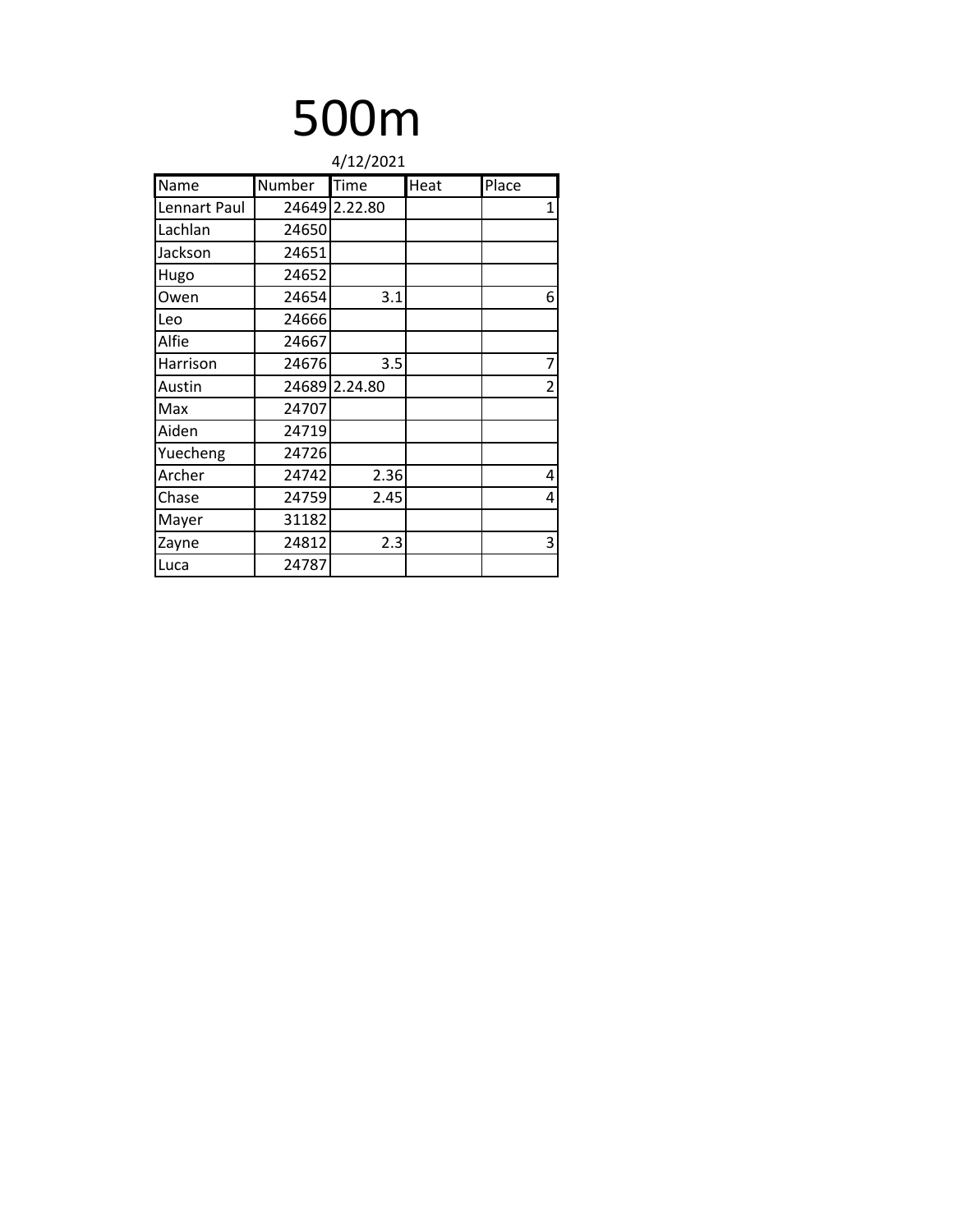### Cross Country

| Name         | Number Time | Heat | Place          |
|--------------|-------------|------|----------------|
| Lennart Paul | 24649       |      | 3              |
| Lachlan      | 24650       |      |                |
| Jacson       | 24651       |      |                |
| Hugo         | 24652       |      |                |
| Owen         | 24654       |      |                |
| Leo          | 24666       |      | $\mathbf{1}$   |
| Alfie        | 24667       |      | 9              |
| Harrison     | 24676       |      | 8              |
| Austin       | 24689       |      | 4              |
| Max          | 24707       |      | 7              |
| Aiden        | 24719       |      | $\overline{a}$ |
| Yuecheng     | 24726       |      |                |
| Archer       | 24742       |      | 10             |
| Chase        | 24759       |      | 6              |
| Mayer        | 31182       |      |                |
| Zayne        | 24812       |      | 5              |
| Luca         | 24787       |      |                |

| Name         | Number | Time | Heat | Place          |
|--------------|--------|------|------|----------------|
| Lennart Paul | 24649  |      |      | 7              |
| Lachlan      | 24650  |      |      | 6              |
| Jacson       | 24651  |      |      |                |
| Hugo         | 24652  |      |      |                |
| Owen         | 24654  |      |      | 12             |
| Leo          | 24666  |      |      | $\overline{1}$ |
| Alfie        | 24667  |      |      | 9              |
| Harrison     | 24676  |      |      | 11             |
| Austin       | 24689  |      |      | 4              |
| Max          | 24707  |      |      | 2              |
| Aiden        | 24719  |      |      | 3              |
| Yuecheng     | 24726  |      |      |                |
| Archer       | 24742  |      |      | 10             |
| Chase        | 24759  |      |      |                |
| Mayer        | 31182  |      |      |                |
| Zayne        | 24812  |      |      | 5              |
| Luca         | 24787  |      |      |                |
| Leonardo     | 24718  |      |      | 8              |

| 20/11/2021   |        |      |      |                |  |  |
|--------------|--------|------|------|----------------|--|--|
| Name         | Number | Time | Heat | Place          |  |  |
| Lennart Paul | 24649  |      |      | 5              |  |  |
| Lachlan      | 24650  |      |      |                |  |  |
| Jacson       | 24651  |      |      |                |  |  |
| Hugo         | 24652  |      |      | 3              |  |  |
| Owen         | 24654  |      |      |                |  |  |
| Leo          | 24666  |      |      | $\mathbf{1}$   |  |  |
| Alfie        | 24667  |      |      |                |  |  |
| Harrison     | 24676  |      |      |                |  |  |
| Austin       | 24689  |      |      |                |  |  |
| Max          | 24707  |      |      | $\overline{a}$ |  |  |
| Aiden        | 24719  |      |      | 4              |  |  |
| Yuecheng     | 24726  |      |      |                |  |  |
| Archer       | 24742  |      |      |                |  |  |
| Chase        | 24759  |      |      | 8              |  |  |
| Mayer        | 31182  |      |      |                |  |  |
| Zayne        | 24812  |      |      | 7              |  |  |
| Luca         | 24787  |      |      |                |  |  |
| Leonardo     | 24718  |      |      | 6              |  |  |

| 11/12/2021   |        |      |      |                |  |
|--------------|--------|------|------|----------------|--|
| Name         | Number | Time | Heat | Place          |  |
| Lennart Paul | 24649  |      |      | 3              |  |
| Lachlan      | 24650  |      |      | 4              |  |
| Jacson       | 24651  |      |      |                |  |
| Hugo         | 24652  |      |      |                |  |
| Owen         | 24654  |      |      |                |  |
| Leo          | 24666  |      |      |                |  |
| Alfie        | 24667  |      |      | 5              |  |
| Harrison     | 24676  |      |      | 8              |  |
| Austin       | 24689  |      |      | 4              |  |
| Max          | 24707  |      |      |                |  |
| Aiden        | 24719  |      |      | 1              |  |
| Yuecheng     | 24726  |      |      |                |  |
| Archer       | 24742  |      |      | 7              |  |
| Chase        | 24759  |      |      | 6              |  |
| Mayer        | 31182  |      |      |                |  |
| Zayne        | 24812  |      |      | $\overline{a}$ |  |
| Luca         | 24787  |      |      |                |  |
| Leonardo     | 24718  |      |      |                |  |

| 22/01/2022   |        |      |      |                |  |  |
|--------------|--------|------|------|----------------|--|--|
| Name         | Number | Time | Heat | Place          |  |  |
| Lennart Paul | 24649  |      |      |                |  |  |
| Lachlan      | 24650  |      |      |                |  |  |
| Jacson       | 24651  |      |      |                |  |  |
| Hugo         | 24652  |      |      |                |  |  |
| Owen         | 24654  |      |      | 4              |  |  |
| Leo          | 24666  |      |      | $\mathbf{1}$   |  |  |
| Alfie        | 24667  |      |      |                |  |  |
| Harrison     | 24676  |      |      |                |  |  |
| Austin       | 24689  |      |      |                |  |  |
| Max          | 24707  |      |      |                |  |  |
| Aiden        | 24719  |      |      |                |  |  |
| Yuecheng     | 24726  |      |      |                |  |  |
| Archer       | 24742  |      |      | 3              |  |  |
| Chase        | 24759  |      |      |                |  |  |
| Maver        | 31182  |      |      |                |  |  |
| Zayne        | 24812  |      |      |                |  |  |
| Luca         | 24787  |      |      | $\overline{a}$ |  |  |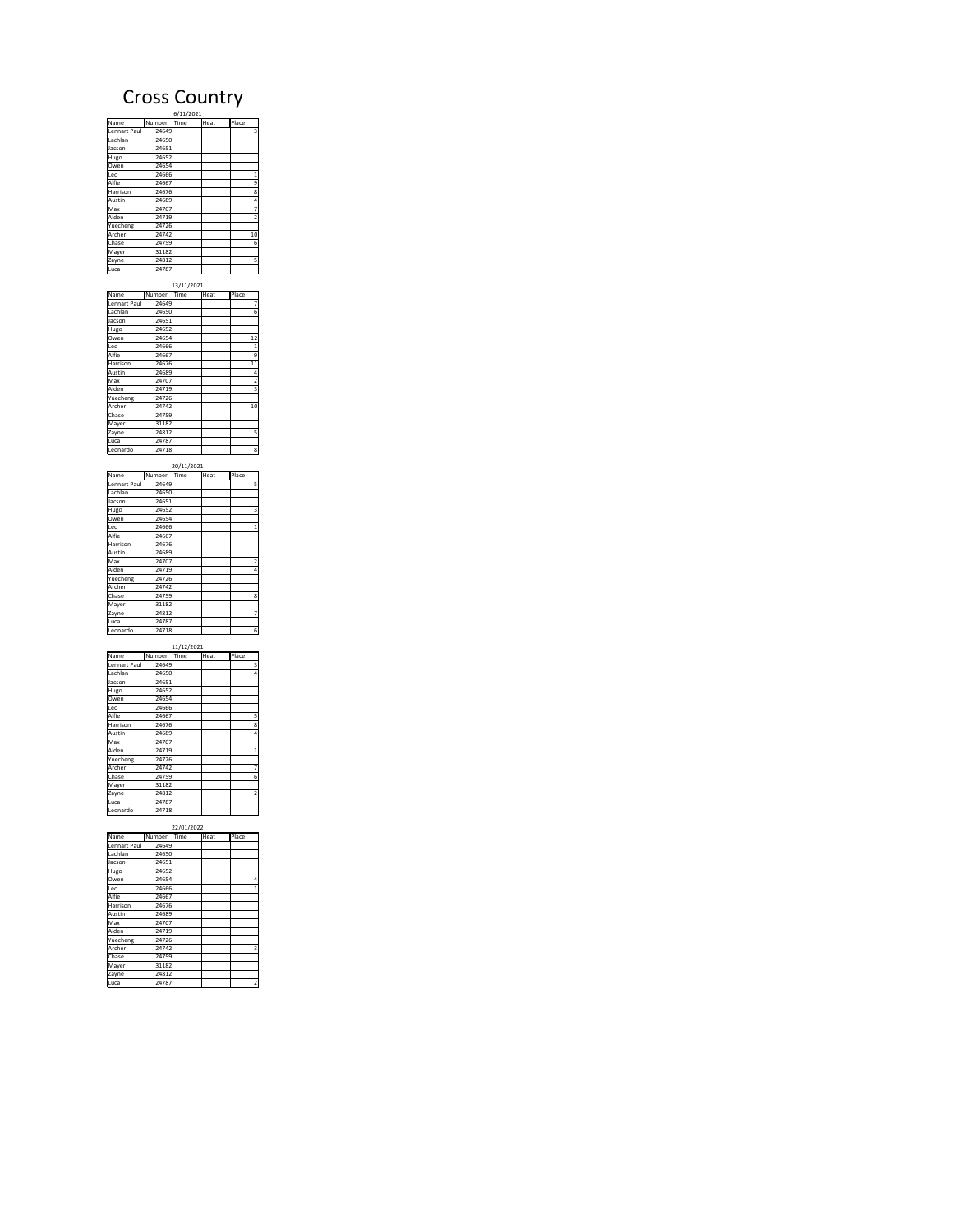|              | 19/02/2022 |      |      |                         |  |  |
|--------------|------------|------|------|-------------------------|--|--|
| Name         | Number     | Time | Heat | Place                   |  |  |
| Lennart Paul | 24649      |      |      |                         |  |  |
| Lachlan      | 24650      |      |      |                         |  |  |
| Jacson       | 24651      |      |      |                         |  |  |
| Hugo         | 24652      |      |      |                         |  |  |
| Owen         | 24654      |      |      |                         |  |  |
| Leo          | 24666      |      |      | 1                       |  |  |
| Alfie        | 24667      |      |      |                         |  |  |
| Harrison     | 24676      |      |      | $\overline{\mathbf{z}}$ |  |  |
| Austin       | 24689      |      |      |                         |  |  |
| Max          | 24707      |      |      |                         |  |  |
| Aiden        | 24719      |      |      | 4                       |  |  |
| Yuecheng     | 24726      |      |      |                         |  |  |
| Archer       | 24742      |      |      |                         |  |  |
| Chase        | 24759      |      |      |                         |  |  |
| Mayer        | 31182      |      |      | 5                       |  |  |
| Zayne        | 24812      |      |      | 3                       |  |  |
| Luca         | 24787      |      |      |                         |  |  |
| Leonardo     | 24718      |      |      |                         |  |  |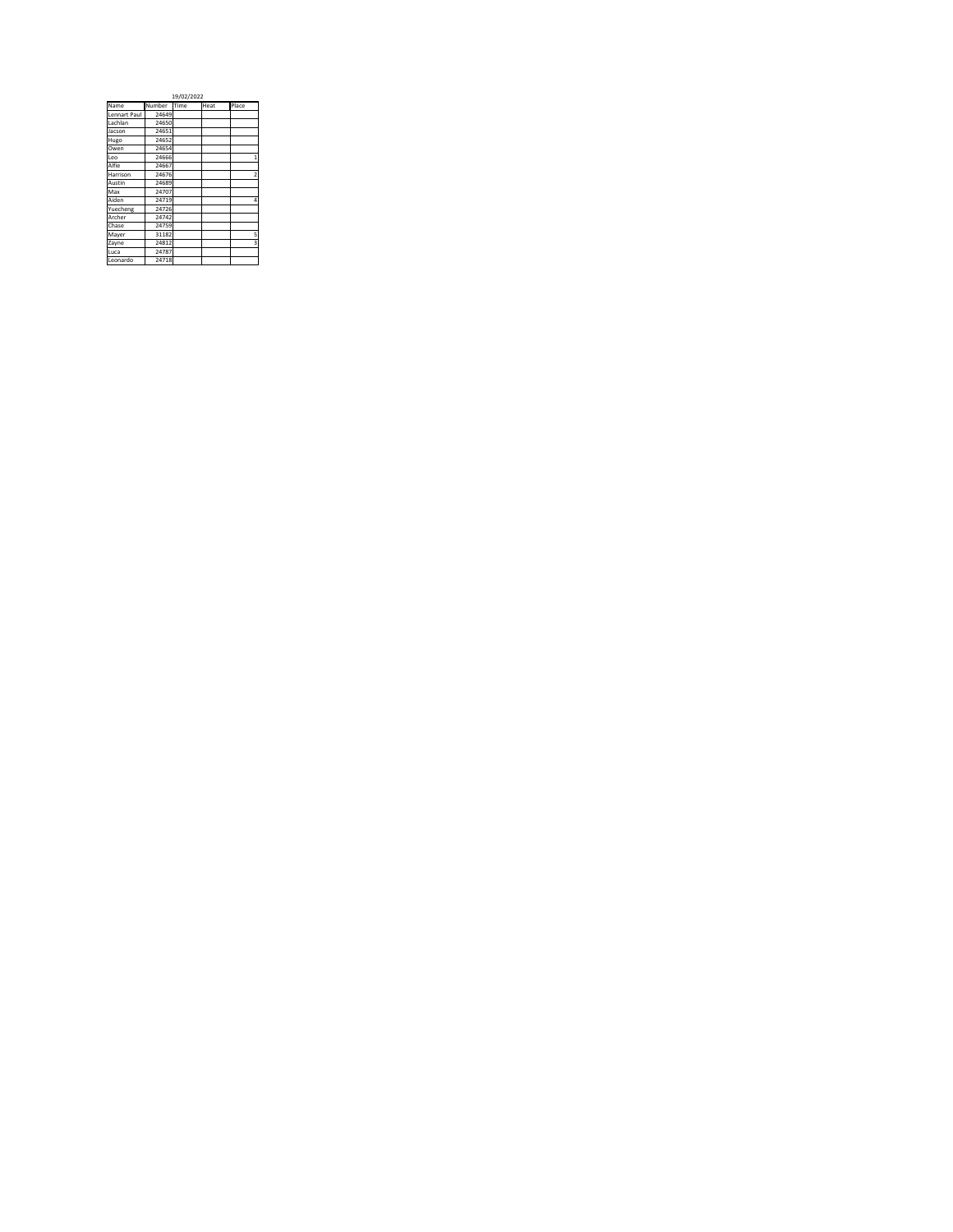## **Discus**

Name Number Ist 2nd 3rd Best Pos Lennart Pa 24649 | | | 6.86 4 Lachlan 24650 Jacson 24651 Hugo 24652 Owen | 24654 | | | | 3.46 10 Leo | 24666 | | | | | 5.97 | 6 Alfie | 24667 | | | | 4.69 | 9 Harrison 24676 10.6 1 Austin | 24689 | | | | 6.06 | 5 Max | 24707 | | | | 4.82 | 8 Aiden | 24719 | | | | 5.57 | 7 Yuecheng 24726 Archer 24742 Chase 24759 Mayer | 31182 Zayne 24812 7.51 3 Luca | 24787 | | | 8.48 | 2 Leonardo  $\vert$  24718 13/11/2021

| 20/11/2021 |  |
|------------|--|
|------------|--|

| Name       | Number | Ist | 2nd | 3rd | <b>Best</b> | Pos |
|------------|--------|-----|-----|-----|-------------|-----|
| Lennart Pa | 24649  |     |     |     | 5.45        |     |
| Lachlan    | 24650  |     |     |     |             |     |
| Jacson     | 24651  |     |     |     |             |     |
| Hugo       | 24652  |     |     |     | 6.05        |     |
| Owen       | 24654  |     |     |     |             |     |
| Leo        | 24666  |     |     |     | 5.05        |     |
| Alfie      | 24667  |     |     |     |             |     |
| Harrison   | 24676  |     |     |     |             |     |
| Austin     | 24689  |     |     |     |             |     |
| Max        | 24707  |     |     |     | 5.55        |     |
| Aiden      | 24719  |     |     |     | 4.85        |     |
| Yuecheng   | 24726  |     |     |     |             |     |
| Archer     | 24742  |     |     |     |             |     |
| Chase      | 24759  |     |     |     | 7.8         |     |
| Mayer      | 31182  |     |     |     |             |     |
| Zayne      | 24812  |     |     |     | 7           |     |
| Luca       | 24787  |     |     |     |             |     |
| Leonardo   | 24718  |     |     |     | 6.2         |     |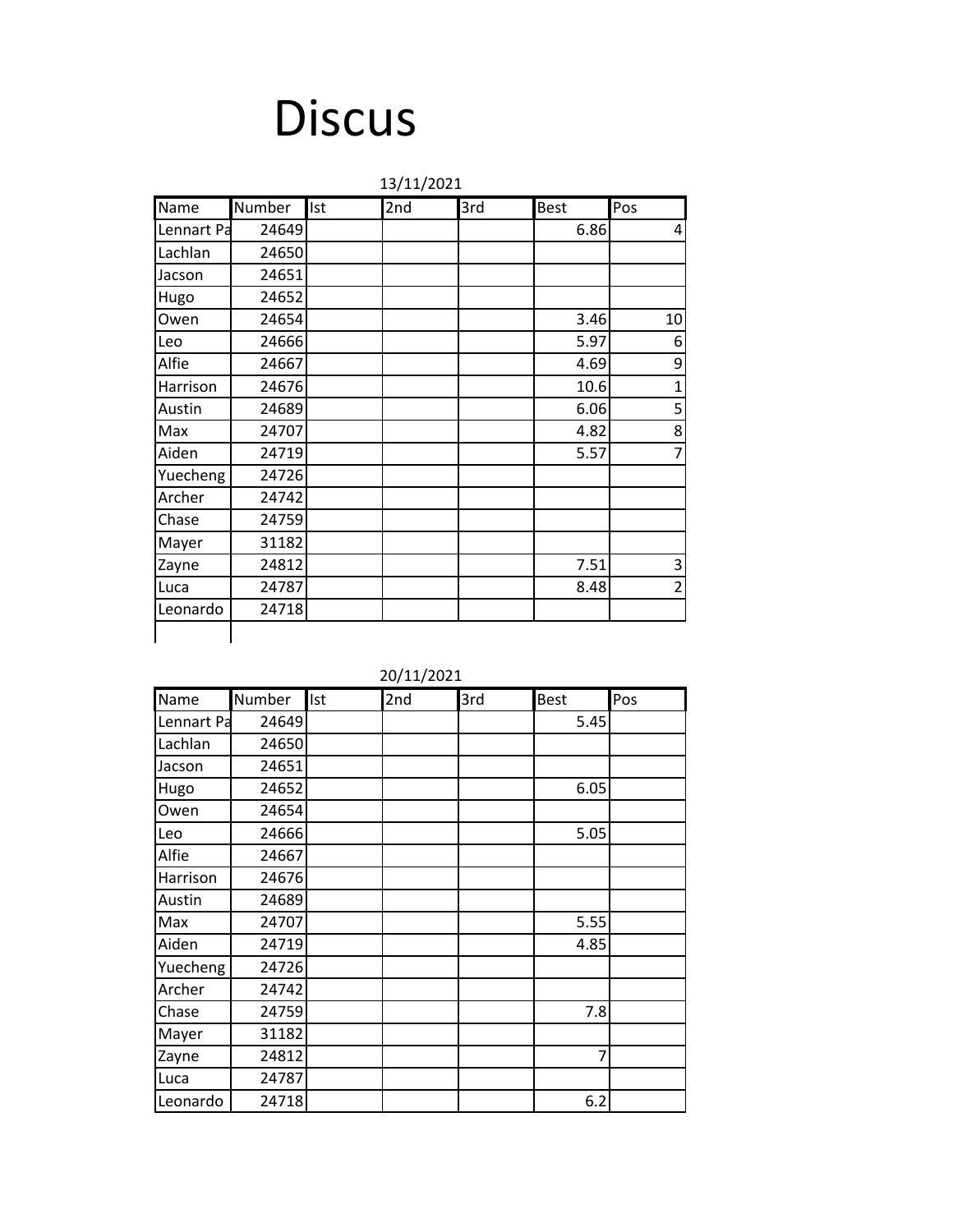| Name       | Number | Ist | 2nd | 3rd | <b>Best</b> | Pos            |
|------------|--------|-----|-----|-----|-------------|----------------|
| Lennart Pa | 24649  |     |     |     |             |                |
| Lachlan    | 24650  |     |     |     |             | 3              |
| Jacson     | 24651  |     |     |     |             |                |
| Hugo       | 24652  |     |     |     |             |                |
| Owen       | 24654  |     |     |     |             | 4              |
| Leo        | 24666  |     |     |     |             |                |
| Alfie      | 24667  |     |     |     |             |                |
| Harrison   | 24676  |     |     |     |             |                |
| Austin     | 24689  |     |     |     |             |                |
| Max        | 24707  |     |     |     |             |                |
| Aiden      | 24719  |     |     |     |             |                |
| Yuecheng   | 24726  |     |     |     |             |                |
| Archer     | 24742  |     |     |     |             |                |
| Chase      | 24759  |     |     |     |             |                |
| Mayer      | 31182  |     |     |     |             |                |
| Zayne      | 24812  |     |     |     |             |                |
| Luca       | 24787  |     |     |     |             | $\overline{2}$ |
|            |        |     |     |     |             |                |

15/01/2022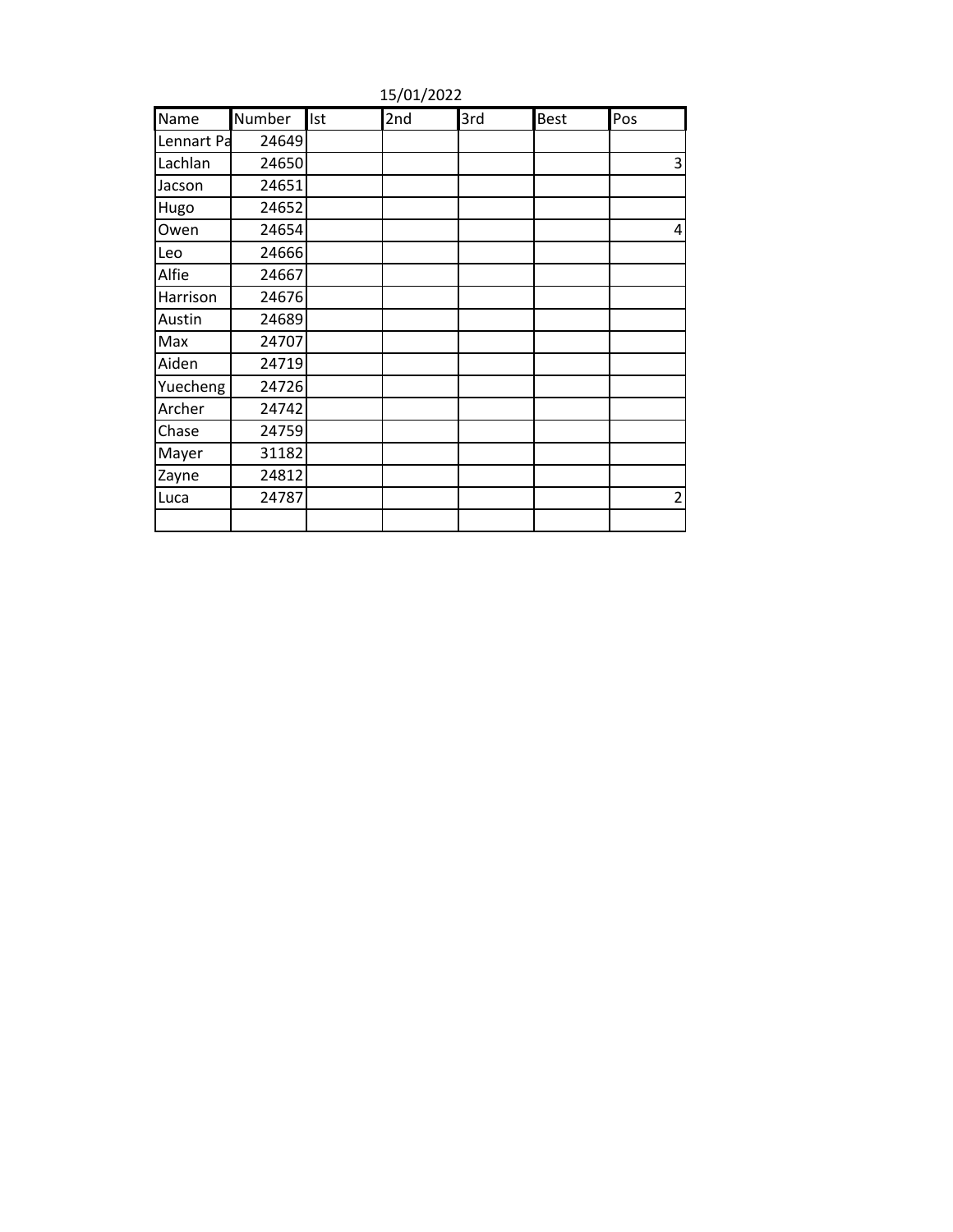# High Jump

| Name         | Number    | 43 | 53 | 63 | 68 | 73 | 70 |
|--------------|-----------|----|----|----|----|----|----|
| Lennart Paul | 24649x    |    | x  | X  |    |    |    |
| Lachlan      | $24650$ x |    | X  |    |    |    |    |
| Jackson      | $24651$ x |    | X  | x  | x  |    |    |
| Hugo         | 24652 x   |    | X  | X  | x  |    |    |
| Owen         | $24654$ x |    |    |    |    |    |    |
| Leo          | 24666 x   |    | X  |    |    |    |    |
| Alfie        | 24667 x   |    |    |    |    |    |    |
| Harrison     | 24676 x   |    | X  | x  |    |    |    |
| Austin       | 24689 x   |    | x  | X  |    |    |    |
| Max          | 24707 x   |    | X  |    |    |    |    |
| Aiden        | $24719$ x |    | X  |    |    |    |    |
| Yuecheng     | 24726     |    |    |    |    |    |    |
| Archer       | 24742     |    |    |    |    |    |    |
| Chase        | 24759     |    |    |    |    |    |    |
| Mayer        | 31182     |    |    |    |    |    |    |
| Zayne        | 24812     |    |    |    |    |    |    |
| Leonardo     | $24718$ x |    | X  |    |    |    |    |

| Name         | Number               | 50 | 50 | 70 | 75 | 80 |
|--------------|----------------------|----|----|----|----|----|
| Lennart Paul | 24649x               |    |    |    |    |    |
| Lachlan      | $24650$ x            |    | X  |    |    |    |
| Jackson      | 24651                |    |    |    |    |    |
| Hugo         | 24652                |    |    |    |    |    |
| Owen         | 24654                |    |    |    |    |    |
| Leo          | $24666$ x            |    | X  |    |    |    |
| Alfie        | 24667 x              |    | x  |    |    |    |
| Harrison     | 24676 x              |    | X  |    |    |    |
| Austin       | $24689$ x            |    |    |    |    |    |
| Max          | 24707 x              |    | X  |    |    |    |
| Aiden        | $24719$ <sub>x</sub> |    | X  |    |    |    |
| Yuecheng     | 24726                |    |    |    |    |    |
| Archer       | $24742$ x            |    |    |    |    |    |
| Chase        | $24759$ x            |    |    |    |    |    |
| Mayer        | 31182                |    |    |    |    |    |
| Zayne        | $24812$ x            |    | X  |    |    |    |
| Luca         | 24787                |    |    |    |    |    |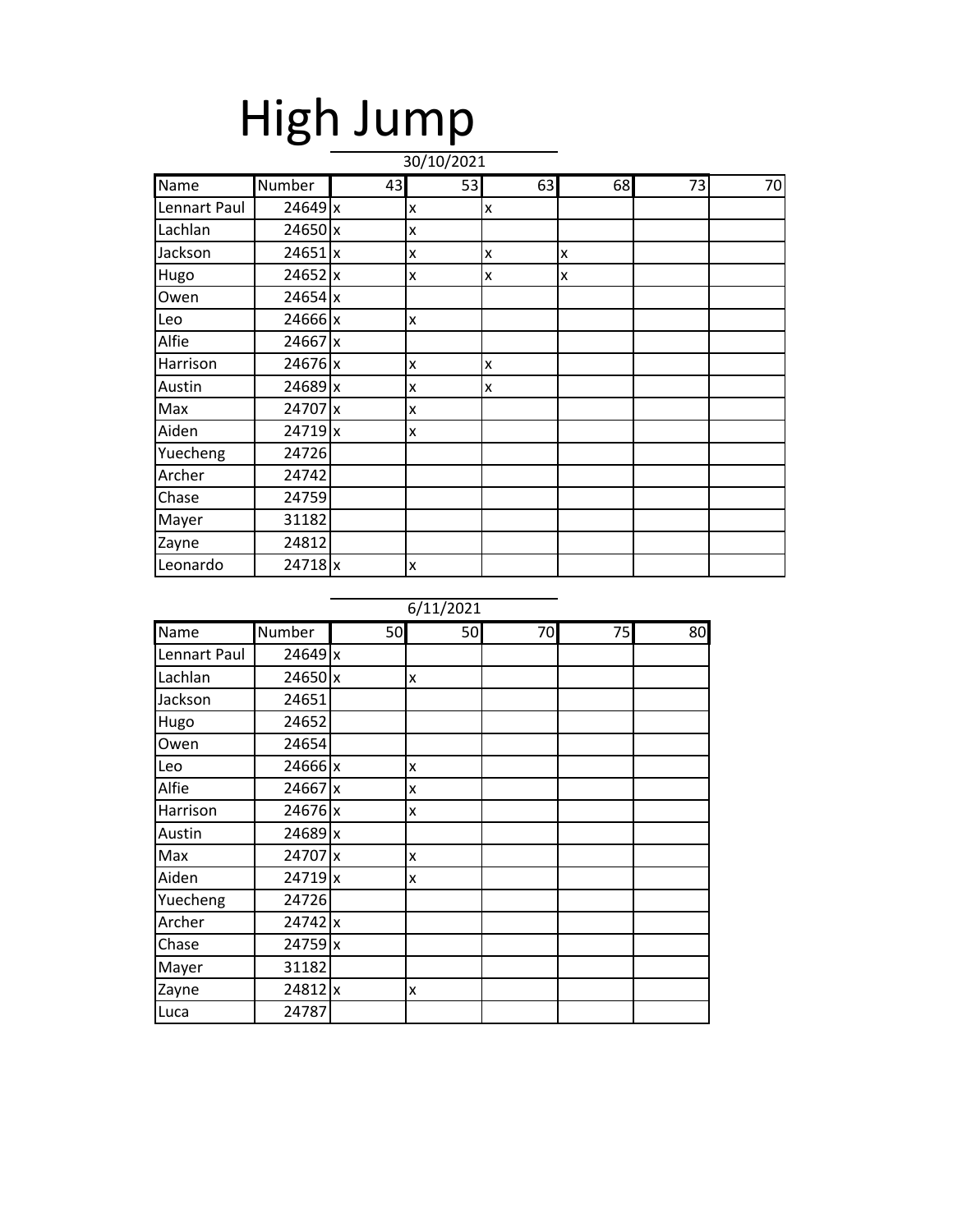| Name         | Number         | 45 | 55                        | 60 | 65           | 70 | 80 |
|--------------|----------------|----|---------------------------|----|--------------|----|----|
| Lennart Paul | 24649x         |    |                           |    |              |    |    |
| Lachlan      | $24650$ x      |    |                           |    |              |    |    |
| Jackson      | 24651          |    |                           |    |              |    |    |
| Hugo         | 24652          |    |                           |    |              |    |    |
| Owen         | 24654          | 0  |                           |    |              |    |    |
| Leo          | $24666 \times$ |    | X                         | x  | x            | X  | x  |
| Alfie        | $24667$ x      |    | X                         | X  |              |    |    |
| Harrison     | $24676$ x      |    | $\boldsymbol{\mathsf{x}}$ | Ιx | x            | X  | X  |
| Austin       | $24689$ x      |    | X                         | Ιx | $\mathsf{x}$ | X  | x  |
| Max          | 24707 x        |    | x                         | Ιx | x            | X  | x  |
| Aiden        | $24719$ x      |    | X                         | Ιx | X            | X  | x  |
| Yuecheng     | 24726          |    |                           |    |              |    |    |
| Archer       | $24742 \times$ |    | $\boldsymbol{\mathsf{x}}$ |    |              |    |    |
| Chase        | 24759          |    |                           |    |              |    |    |
| Mayer        | 31182          |    |                           |    |              |    |    |
| Zayne        | $24812$ x      |    | X                         | Ιx | X            | X  | x  |
| Leonardo     | 24718x         |    | X                         | Ιx | x            | X  | X  |

13/11/2021

20/11/2021

| Name         | Number         | 45 | 50 | 55           | 60           | 65 | 70 |
|--------------|----------------|----|----|--------------|--------------|----|----|
| Lennart Paul | $24649$ x      |    | X  | X            | $\mathsf{x}$ | x  | X  |
| Lachlan      | 24650          |    |    |              |              |    |    |
| Jackson      | 24651          |    |    |              |              |    |    |
| Hugo         | 24652 x        |    | Ιx | $\mathsf{x}$ | x            | X  | X  |
| Owen         | 24654          |    |    |              |              |    |    |
| Leo          | $24666$ x      |    | Ιx | X            | X            | X  | X  |
| Alfie        | 24667          |    |    |              |              |    |    |
| Harrison     | 24676          |    |    |              |              |    |    |
| Austin       | 24689          |    |    |              |              |    |    |
| Max          | 24707 x        |    | X  | x            | x            | X  | X  |
| Aiden        | $24719$ x      |    | X  | x            | x            | X  | X  |
| Yuecheng     | 24726          |    |    |              |              |    |    |
| Archer       | 24742          |    |    |              |              |    |    |
| Chase        | $24759$ x      |    | x  |              |              |    |    |
| Mayer        | 31182          |    |    |              |              |    |    |
| Zayne        | 24812x         |    | X  | X            |              |    |    |
| Leonardo     | $24718 \times$ |    | X  | x            | $\mathsf{x}$ |    |    |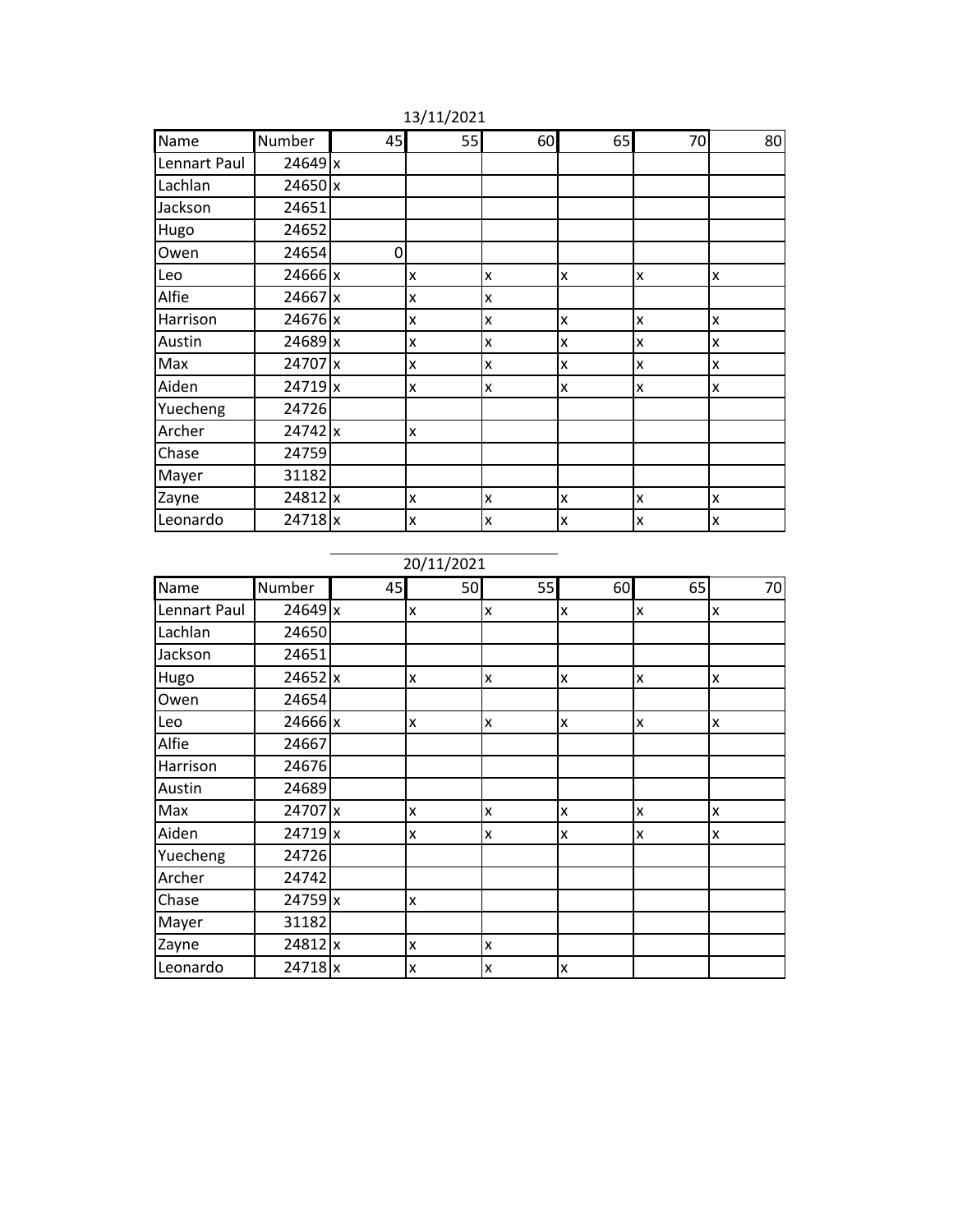| Name         | Number         | 60 | 65           | 70                      | 75 | 80 | 85 |
|--------------|----------------|----|--------------|-------------------------|----|----|----|
| Lennart Paul | 24649x         |    |              |                         |    |    |    |
| Lachlan      | $24650$ x      |    | x            |                         |    |    |    |
| Jackson      | 24651          |    |              |                         |    |    |    |
| Hugo         | 24652          |    |              |                         |    |    |    |
| Owen         | 24654          |    |              |                         |    |    |    |
| Leo          | 24666          |    |              |                         |    |    |    |
| Alfie        | 24667          |    |              |                         |    |    |    |
| Harrison     | $24676$ x      |    | x            |                         |    |    |    |
| Austin       | $24689$ x      |    | x            | $\overline{\mathsf{x}}$ |    |    |    |
| Max          | 24707          |    |              |                         |    |    |    |
| Aiden        | 24719          |    |              |                         |    |    |    |
| Yuecheng     | 24726          |    |              |                         |    |    |    |
| Archer       | $24742 \times$ |    | $\mathsf{x}$ |                         |    |    |    |
| Chase        | $24759$ x      |    |              |                         |    |    |    |
| Mayer        | 31182          |    |              |                         |    |    |    |
| Zayne        | $24812$ x      |    | x            | X                       | X  |    |    |
| Leonardo     | 24718          |    |              |                         |    |    |    |

4/12/2021

11/12/2021

| Name         | Number    | 55 | 65 | 72 | 75 | 0 | 0 |
|--------------|-----------|----|----|----|----|---|---|
| Lennart Paul | 24649x    |    |    |    |    |   |   |
| Lachlan      | $24650$ x |    | x  |    |    |   |   |
| Jackson      | 24651     |    |    |    |    |   |   |
| Hugo         | 24652     |    |    |    |    |   |   |
| Owen         | 24654     |    |    |    |    |   |   |
| Leo          | 24666     |    |    |    |    |   |   |
| Alfie        | $24667$ x |    |    |    |    |   |   |
| Harrison     | $24676$ x |    | X  |    |    |   |   |
| Austin       | 24689 x   |    | X  | x  |    |   |   |
| Max          | 24707     |    |    |    |    |   |   |
| Aiden        | 24719x    |    |    |    |    |   |   |
| Yuecheng     | 24726     |    |    |    |    |   |   |
| Archer       | $24742$ x |    | X  |    |    |   |   |
| Chase        | $24759$ x |    |    |    |    |   |   |
| Mayer        | 31182     |    |    |    |    |   |   |
| Zayne        | $24812$ x |    | X  | X  |    |   |   |
| Leonardo     | 24718     |    |    |    |    |   |   |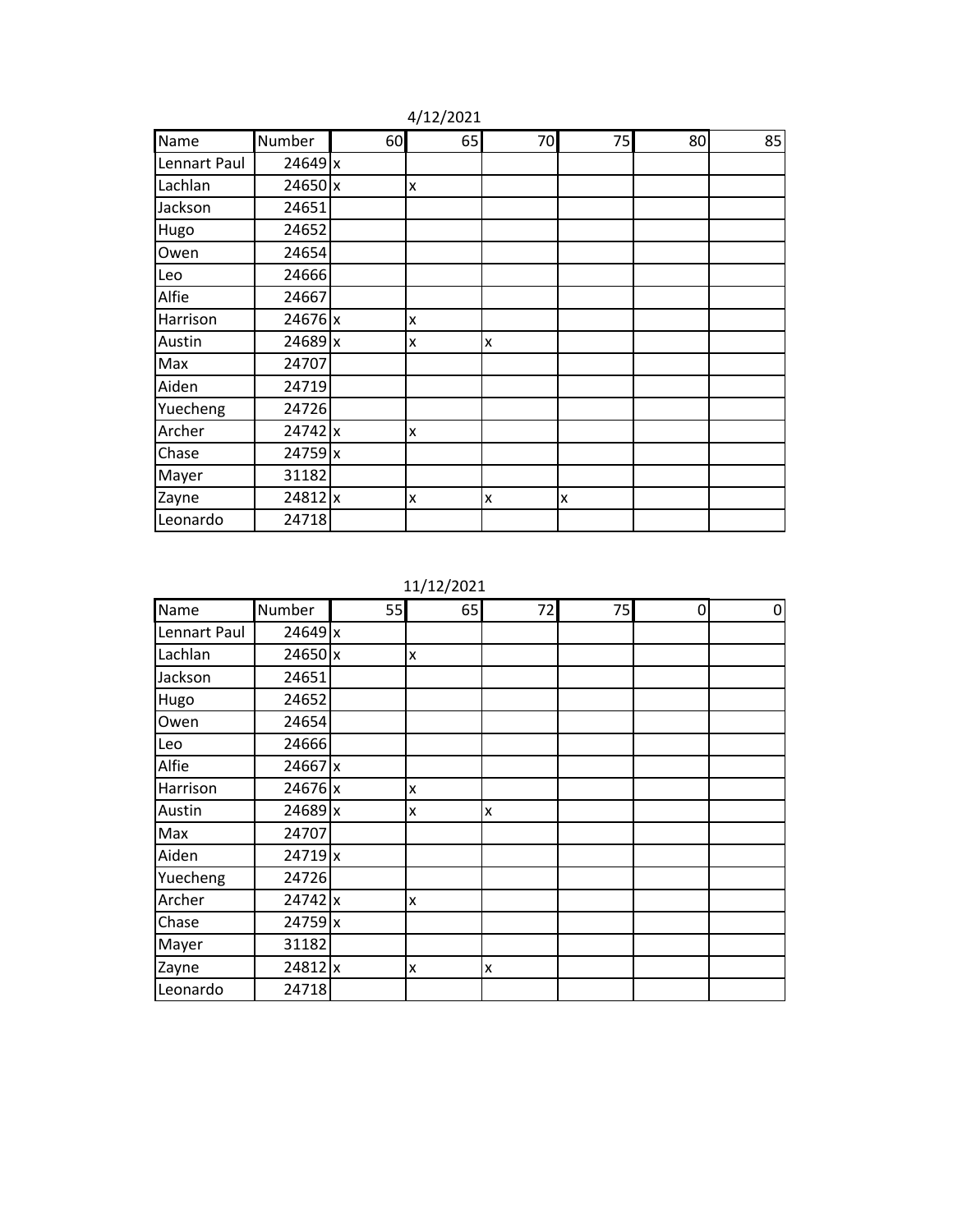|              | 15/01/2022 |    |    |    |    |  |  |  |
|--------------|------------|----|----|----|----|--|--|--|
| Name         | Number     | 50 | 50 | 70 | 75 |  |  |  |
| Lennart Paul | 24649      |    |    |    |    |  |  |  |
| Lachlan      | 24650 x    |    | x  | X  |    |  |  |  |
| Jackson      | 24651      |    |    |    |    |  |  |  |
| Hugo         | 24652      |    |    |    |    |  |  |  |
| Owen         | $24654$ x  |    |    |    |    |  |  |  |
| Leo          | 24666      |    |    |    |    |  |  |  |
| Alfie        | 24667      |    |    |    |    |  |  |  |
| Harrison     | 24676      |    |    |    |    |  |  |  |
| Austin       | 24689      |    |    |    |    |  |  |  |
| Max          | 24707      |    |    |    |    |  |  |  |
| Aiden        | 24719      |    |    |    |    |  |  |  |
| Yuecheng     | 24726      |    |    |    |    |  |  |  |
| Archer       | 24742      |    |    |    |    |  |  |  |
| Chase        | 24759      |    |    |    |    |  |  |  |
| Mayer        | 31182      |    |    |    |    |  |  |  |
| Zane         | 24812      |    |    |    |    |  |  |  |
| Luca         | 24787 x    |    | X  | X  | X  |  |  |  |

### 22/01/2022

| Name         | Number    | 50 | 50 | 70 | 75 | 80 |
|--------------|-----------|----|----|----|----|----|
| Lennart Paul | 24649     |    |    |    |    |    |
| Lachlan      | 24650     |    |    |    |    |    |
| Jackson      | 24651     |    |    |    |    |    |
| Hugo         | 24652     |    |    |    |    |    |
| Owen         | 24654     | 0  |    |    |    |    |
| Leo          | $24666$ x |    | x  | x  | X  | x  |
| Alfie        | 24667     |    |    |    |    |    |
| Harrison     | 24676     |    |    |    |    |    |
| Austin       | 24689     |    |    |    |    |    |
| Max          | 24707     |    |    |    |    |    |
| Aiden        | 24719     |    |    |    |    |    |
| Yuecheng     | 24726     |    |    |    |    |    |
| Archer       | $24742$ x |    | x  | X  |    |    |
| Chase        | 24759     |    |    |    |    |    |
| Mayer        | 31182     |    |    |    |    |    |
| Zane         | 24812     |    |    |    |    |    |
| Luca         | 24787 x   |    | X  | X  | X  | X  |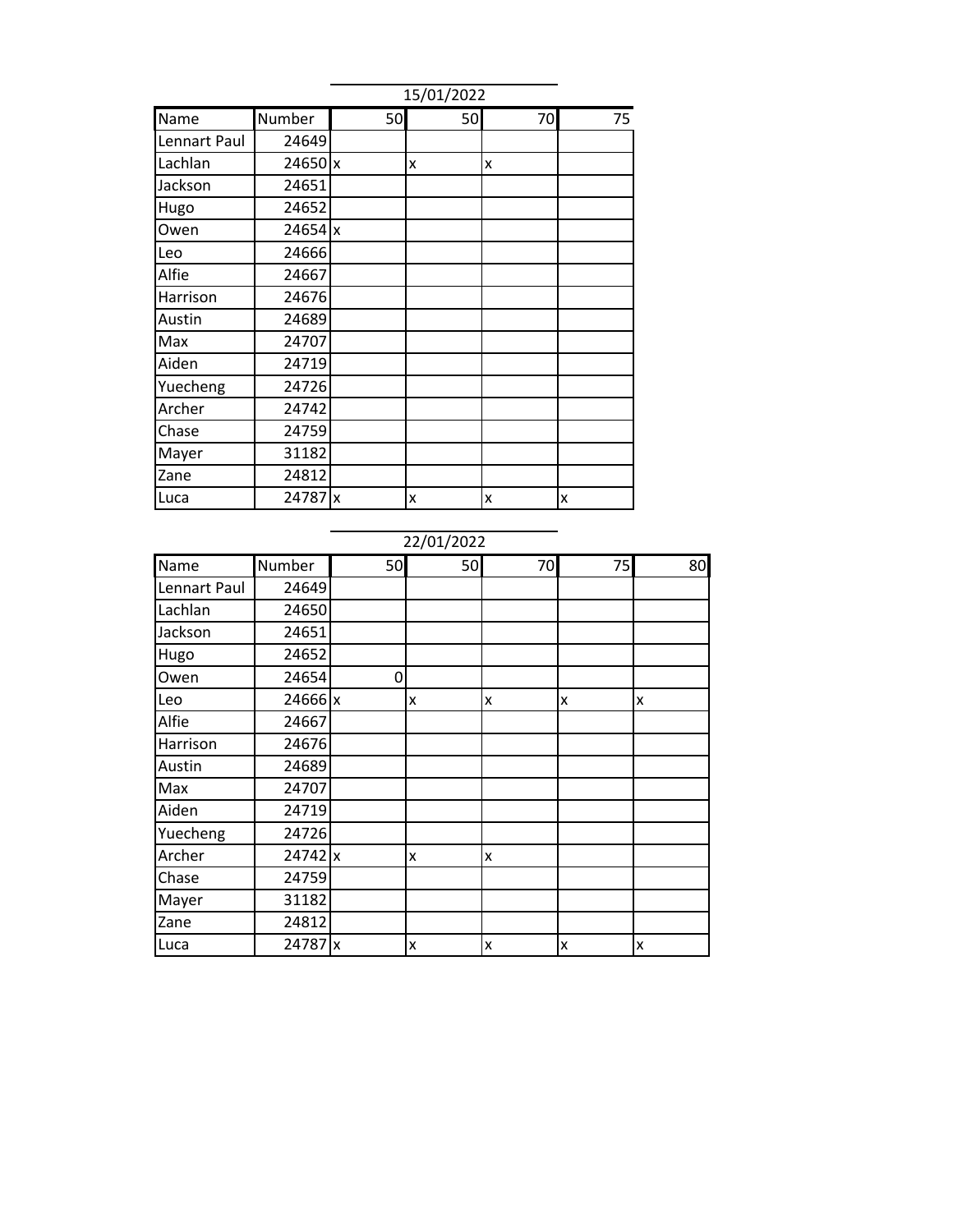|              |           |    | 5/02/2022                 |              |   |           |
|--------------|-----------|----|---------------------------|--------------|---|-----------|
| Name         | Number    | 55 | 0.6                       | 0.7          |   | $0.8$ Pos |
| Lennart Paul | $24649$ x |    | x                         |              |   |           |
| Lachlan      | 24650     |    |                           |              |   |           |
| Jackson      | 24651     |    |                           |              |   |           |
| Hugo         | 24652     |    |                           |              |   |           |
| Owen         | 24654 x   |    | x                         |              |   |           |
| Leo          | $24666$ x |    | x                         | X            | X |           |
| Alfie        | 24667 x   |    | $\mathsf{x}$              |              |   |           |
| Harrison     | 24676 x   |    | x                         | $\mathsf{x}$ |   |           |
| Austin       | 24689 x   |    |                           |              |   |           |
| Max          | 24707     |    |                           |              |   |           |
| Aiden        | $24719$ x |    | x                         | x            |   |           |
| Yuecheng     | 24726     |    |                           |              |   |           |
| Archer       | $24742$ x |    | $\boldsymbol{\mathsf{x}}$ |              |   |           |
| Chase        | 24759     |    | $\overline{\mathsf{x}}$   | $\mathsf{x}$ |   |           |
| Mayer        | 31182 x   |    |                           |              |   |           |
| Zane         | 24812 x   |    | x                         | x            |   |           |
|              |           |    |                           |              |   |           |

### 12/02/2022

| Name         | Number    | 50 | 60           | 70 | 80 | 85 | 90 |
|--------------|-----------|----|--------------|----|----|----|----|
| Lennart Paul | 24649     |    |              |    |    |    |    |
| Lachlan      | 24650     |    |              |    |    |    |    |
| Jackson      | 24651     |    |              |    |    |    |    |
| Hugo         | 24652     |    |              |    |    |    |    |
| Owen         | 24654     |    |              |    |    |    |    |
| Leo          | $24666$ x |    | X            | X  | X  | x  |    |
| Alfie        | 24667     |    |              |    |    |    |    |
| Harrison     | 24676 x   |    | X            | X  | X  |    |    |
| Austin       | 24689     |    |              |    |    |    |    |
| Max          | 24707     |    |              |    |    |    |    |
| Aiden        | 24719 x   |    | X            | X  | X  |    |    |
| Yuecheng     | 24726     |    |              |    |    |    |    |
| Archer       | $24742$ x |    | $\mathsf{x}$ | X  |    |    |    |
| Chase        | 24759     |    |              |    |    |    |    |
| Mayer        | 31182     |    |              |    |    |    |    |
| Zayne        | 24812 x   |    | X            | X  | X  |    |    |
| Leonardo     | 24718     |    |              |    |    |    |    |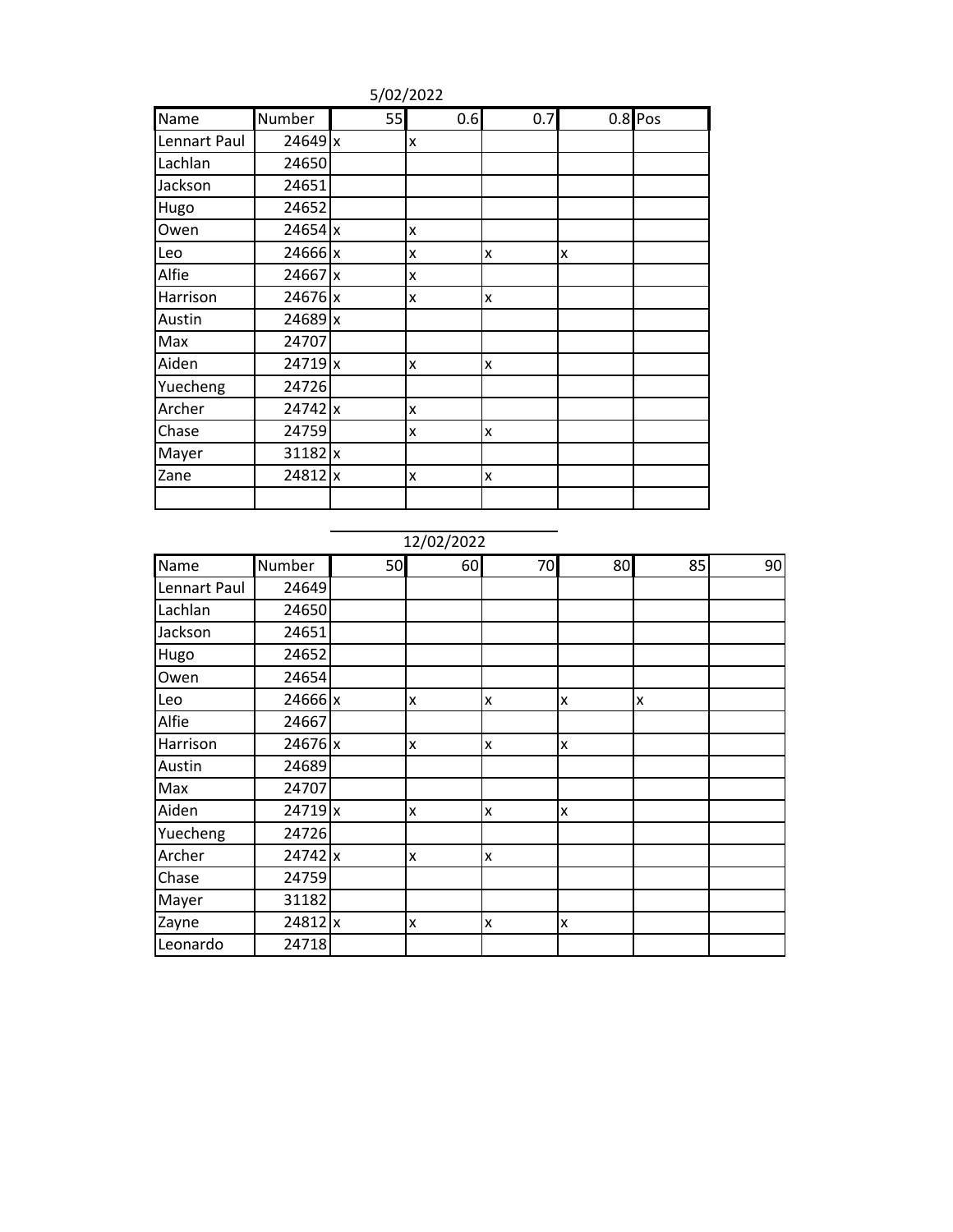| Name         | Number    | 50 | 60 | 70 | 75 | 80 | 85 | 87 |
|--------------|-----------|----|----|----|----|----|----|----|
| Lennart Paul | 24649     |    |    |    |    |    |    |    |
| Lachlan      | 24650     |    |    |    |    |    |    |    |
| Jackson      | 24651     |    |    |    |    |    |    |    |
| Hugo         | 24652     |    |    |    |    |    |    |    |
| Owen         | 24654     |    |    |    |    |    |    |    |
| Leo          | 24666 x   |    | X  | X  | X  | X  | X  | X  |
| Alfie        | 24667     |    |    |    |    |    |    |    |
| Harrison     | 24676 x   |    | X  | X  | X  | X  | X  |    |
| Austin       | 24689 x   |    | X  |    |    |    |    |    |
| Max          | 24707     |    |    |    |    |    |    |    |
| Aiden        | 24719     |    |    |    |    |    |    |    |
| Yuecheng     | 24726     |    |    |    |    |    |    |    |
| Archer       | $24742$ x |    | X  |    |    |    |    |    |
| Chase        | $24759$ x |    |    |    |    |    |    |    |
| Mayer        | $31182$ x |    |    |    |    |    |    |    |
| Zayne        | 24812 x   |    | X  | X  | x  | X  | X  |    |
| Leonardo     | 24718     |    |    |    |    |    |    |    |

19/02/2022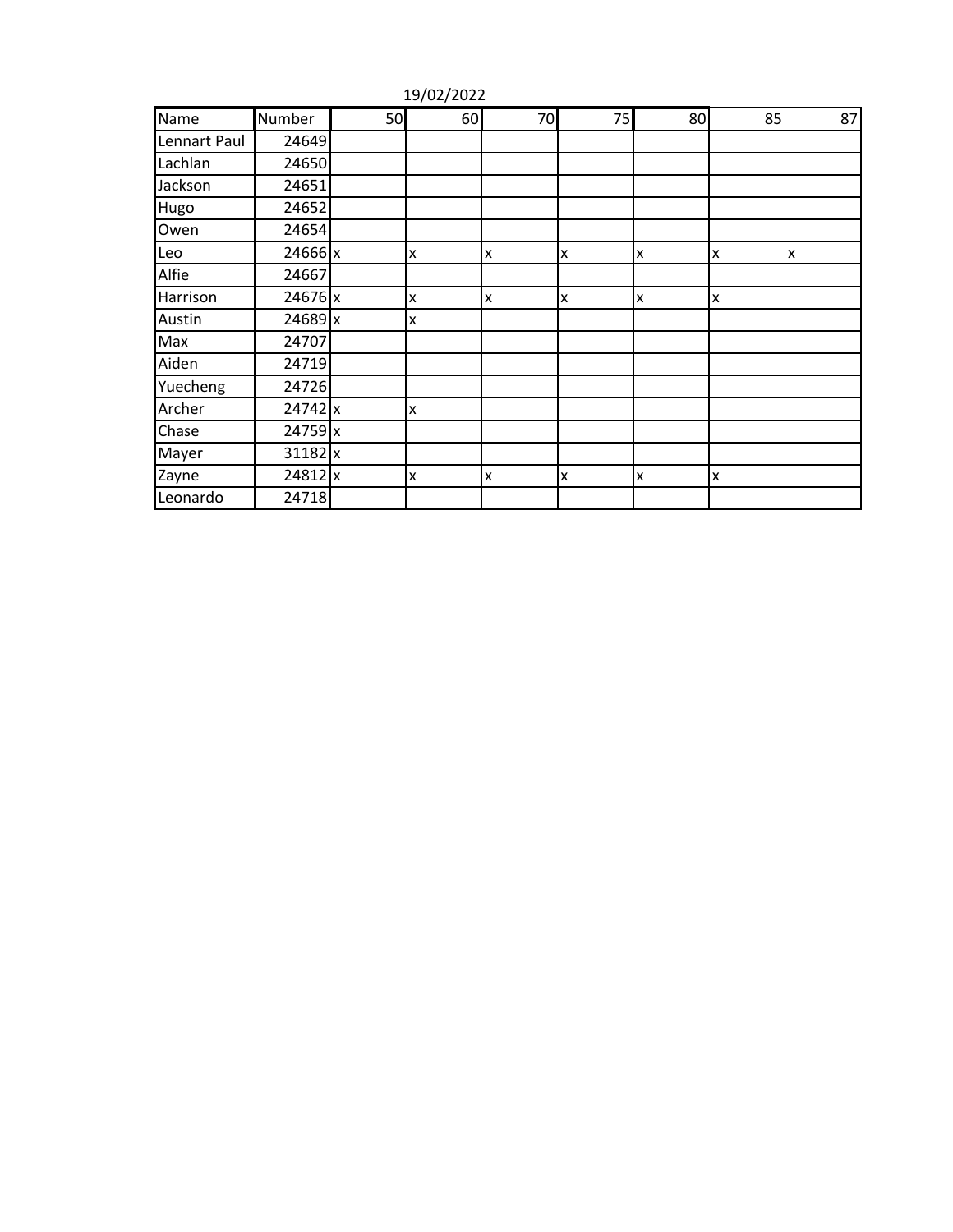# Hurdles

|              |        | 4/12/2021 |                          |                |
|--------------|--------|-----------|--------------------------|----------------|
| Name         | Number | Time      | Heat                     | Place          |
| Lennart Paul | 24649  | 17.9      | 1                        | $\overline{c}$ |
| Lachlan      | 24650  | 17.7      | $\overline{\mathcal{L}}$ | 3              |
| Jacson       | 24651  |           |                          |                |
| Hugo         | 24652  |           |                          |                |
| Owen         | 24654  | 28.3      | 1                        | 4              |
| Leo          | 24666  |           |                          |                |
| Alfie        | 24667  |           |                          |                |
| Harrison     | 24676  | 16        | $\overline{2}$           | $\mathbf{1}$   |
| Austin       | 24689  | 18.8      | $\overline{\phantom{a}}$ | 4              |
| Max          | 24707  |           |                          |                |
| Aiden        | 24719  |           |                          |                |
| Yuecheng     | 24726  |           |                          |                |
| Archer       | 24742  | 22.1      | 1                        | 3              |
| Chase        | 24759  | 17.4      | $\overline{2}$           | $\overline{2}$ |
| Mayer        | 31182  |           |                          |                |
| Zayne        | 24812  | 17.3      | 1                        | $\mathbf{1}$   |
| Luca         | 24787  |           |                          |                |
|              |        |           |                          |                |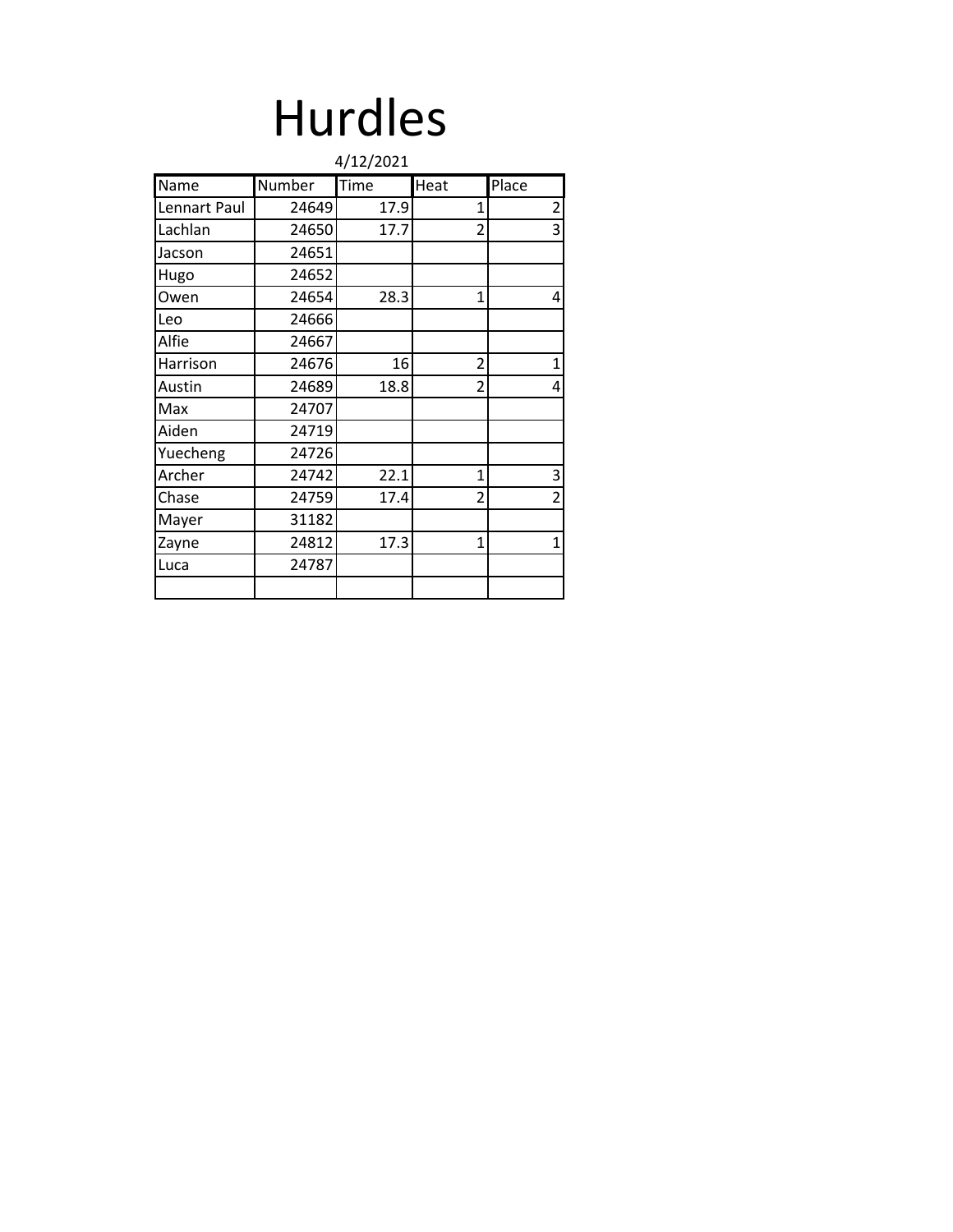# Long Jump

|            |        |      | 30/10/2021 |      |             |                |
|------------|--------|------|------------|------|-------------|----------------|
| Name       | Number | Ist  | 2nd        | 3rd  | <b>Best</b> | Pos            |
| Lennart Pa | 24649  | 1.16 | 1.53       | 94   | 1.53        | 8              |
| Lachlan    | 24650  |      |            |      |             |                |
| Jackson    | 24651  | 1.72 | 2.01       | 0    | 2.01        | 3              |
| Hugo       | 24652  | 1.34 | 1.47       | 1.7  | 1.7         | 6              |
| Owen       | 24654  | 0    | 0          | 0.96 | 0.96        | 10             |
| Leo        | 24666  | 1.61 | 2.02       | 2.08 | 2.08        | $\overline{2}$ |
| Alfie      | 24667  | 0    | 0.72       | 0    | 0.72        | 11             |
| Harrison   | 24676  | 2.34 | 2.38       | 0    | 2.38        | $\mathbf{1}$   |
| Austin     | 24689  | 0    | 1.44       | 1.39 | 1.44        | 9              |
| Max        | 24707  | 1.04 | 1.2        | 1.78 | 1.78        | 4              |
| Aiden      | 24719  | 0    | 1.54       | 1.56 | 1.56        | 7              |
| Yuecheng   | 24726  |      |            |      |             |                |
| Archer     | 24742  |      |            |      |             |                |
| Chase      | 24759  |      |            |      |             |                |
| Mayer      | 31182  |      |            |      |             |                |
| Zayne      | 24812  |      |            |      |             |                |
| Leonardo   | 24718  | 0    | 1.35       | 1.71 | 1.71        | 5              |
|            |        |      |            |      |             |                |

| Name       | Number | Ist          | 2nd  | 3rd  | <b>Best</b> | Pos            |
|------------|--------|--------------|------|------|-------------|----------------|
| Lennart Pa | 24649  | 2.1          | 1.69 | 2.1  | 2.1         | $\overline{c}$ |
| Lachlan    | 24650  | 1.5          | 0    | 0    | 1.5         | 8              |
| Jacson     | 24651  |              |      |      |             |                |
| Hugo       | 24652  |              |      |      |             |                |
| Owen       | 24654  | 0.95         | 0.85 | 0.75 | 0.95        | 10             |
| Leo        | 24666  | 2.35         | 2.19 | 2.3  | 2.35        | 1              |
| Alfie      | 24667  |              |      |      |             |                |
| Harrison   | 24676  |              |      |      |             |                |
| Austin     | 24689  | 1.57         | 0    | 1.63 | 1.63        | 6              |
| Max        | 24707  | 1.26         | 1.55 | 1.81 | 1.81        | 5              |
| Aiden      | 24719  | 1.9          | 2.04 | 1.89 | 2.04        | 4              |
| Yuecheng   | 24726  |              |      |      |             |                |
| Archer     | 24742  | $\mathbf{1}$ | 1.05 | 1.3  | 1.3         | 9              |
| Chase      | 24759  | 0            | 1.62 | 0    | 1.62        | $\overline{7}$ |
| Mayer      | 31182  |              |      |      |             |                |
| Zayne      | 24812  | 1.07         | 1.38 | 2.05 | 2.05        | 3              |
| Luca       | 24787  |              |      |      |             |                |
|            |        |              |      |      |             |                |
|            |        |              |      |      |             |                |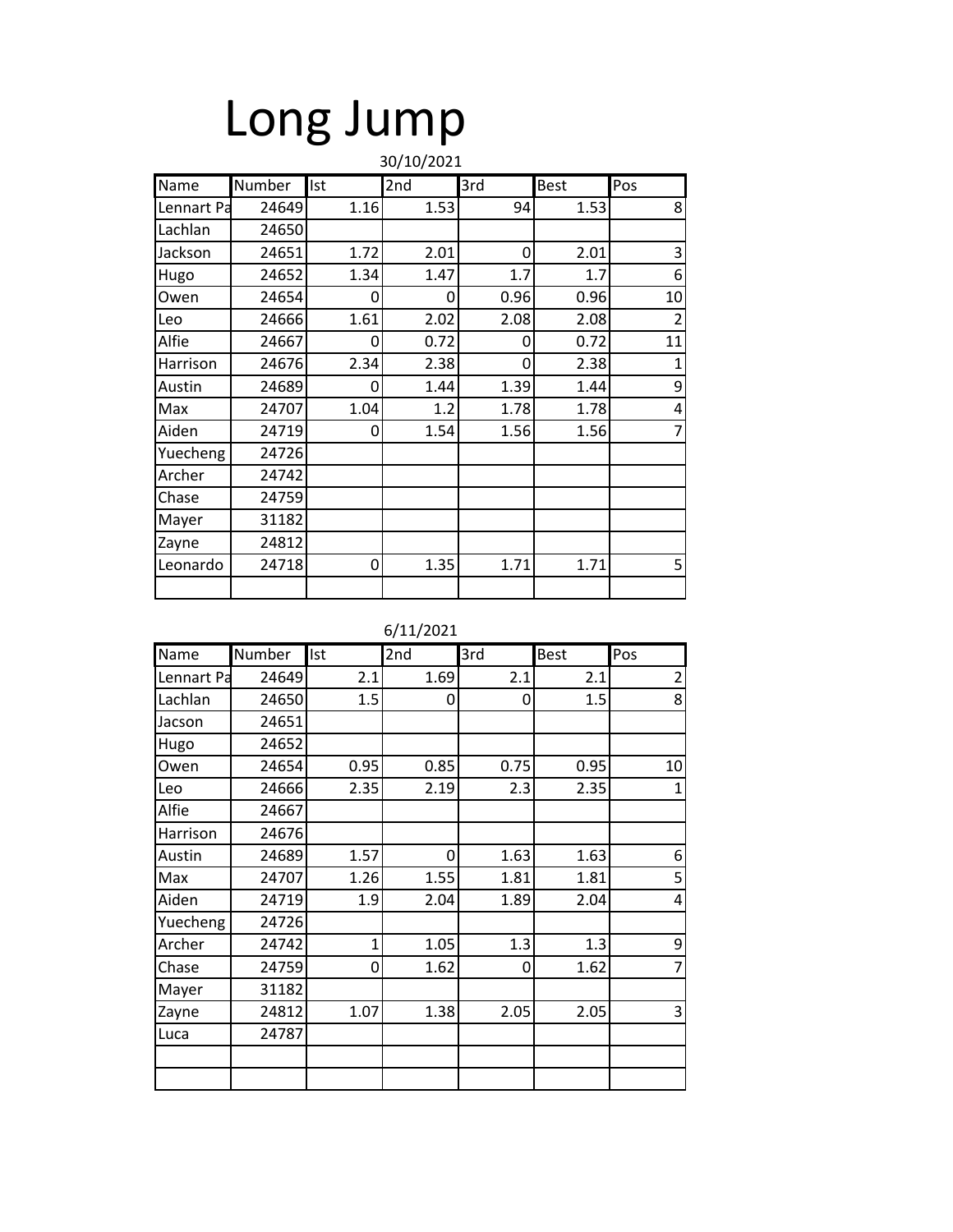| Name       | Number | Ist  | 2nd  | 3rd  | <b>Best</b> | Pos            |
|------------|--------|------|------|------|-------------|----------------|
| Lennart Pa | 24649  | 1.86 | 1.81 | 2.05 | 2.05        | $\overline{2}$ |
| Lachlan    | 24650  | 0.96 | 0    | 0    | 0.96        | 8              |
| Jackson    | 24651  |      |      |      |             |                |
| Hugo       | 24652  |      |      |      |             |                |
| Owen       | 24654  | 0    | 0.78 | 0    | 0.78        | 9              |
| Leo        | 24666  | 1.77 | 0    | 0    | 1.77        | 5              |
| Alfie      | 24667  | 0.54 | 0.62 | 0.7  | 0.7         | 10             |
| Harrison   | 24676  | 0    | 2.2  | 1.9  | 2.2         | $\mathbf{1}$   |
| Austin     | 24689  | 1.92 | 0    | 0    | 1.92        | 4              |
| Max        | 24707  | 1.5  | 1.63 | 1.67 | 1.67        | 6              |
| Aiden      | 24719  | 1.62 | 1.77 | 1.5  | 1.77        | 5              |
| Yuecheng   | 24726  |      |      |      |             |                |
| Archer     | 24742  |      |      |      |             |                |
| Chase      | 24759  |      |      |      |             |                |
| Mayer      | 31182  |      |      |      |             |                |
| Zayne      | 24812  | 1.3  | 1.77 | 0    | 1.77        | 5              |
| Leonardo   | 24718  | 1.88 | 1.95 | 1.61 | 1.95        | 3              |
|            |        |      |      |      |             |                |

13/11/2021

20/11/2021

| Name       | Number | Ist  | 2nd  | 3rd  | <b>Best</b> | Pos            |
|------------|--------|------|------|------|-------------|----------------|
| Lennart Pa | 24649  | 2.6  | 2.4  | 2.55 | 2.6         | $\overline{2}$ |
| Lachlan    | 24650  |      |      |      |             |                |
| Jackson    | 24651  |      |      |      |             |                |
| Hugo       | 24652  | 1.7  | 2.1  | 2.1  | 2.1         | 4              |
| Owen       | 24654  |      |      |      |             |                |
| Leo        | 24666  | 2.85 | 2.8  | 2.75 | 2.85        | 1              |
| Alfie      | 24667  |      |      |      |             |                |
| Harrison   | 24676  |      |      |      |             |                |
| Austin     | 24689  |      |      |      |             |                |
| Max        | 24707  | 1.95 | 1.4  | 1.9  | 1.95        | $\overline{7}$ |
| Aiden      | 24719  | 1.6  | 2.2  | 1.9  | 2.2         | 3              |
| Yuecheng   | 24726  |      |      |      |             |                |
| Archer     | 24742  |      |      |      |             |                |
| Chase      | 24759  | 1.5  | 1.45 | 1.55 | 1.55        |                |
| Mayer      | 31182  |      |      |      |             |                |
| Zayne      | 24812  | 1.65 | 2.1  | 1.3  | 2.1         | 6              |
| Leonardo   | 24718  | 1.8  | 2.1  | 1.75 | 2.1         | 5              |
|            |        |      |      |      |             |                |
|            |        |      |      |      |             |                |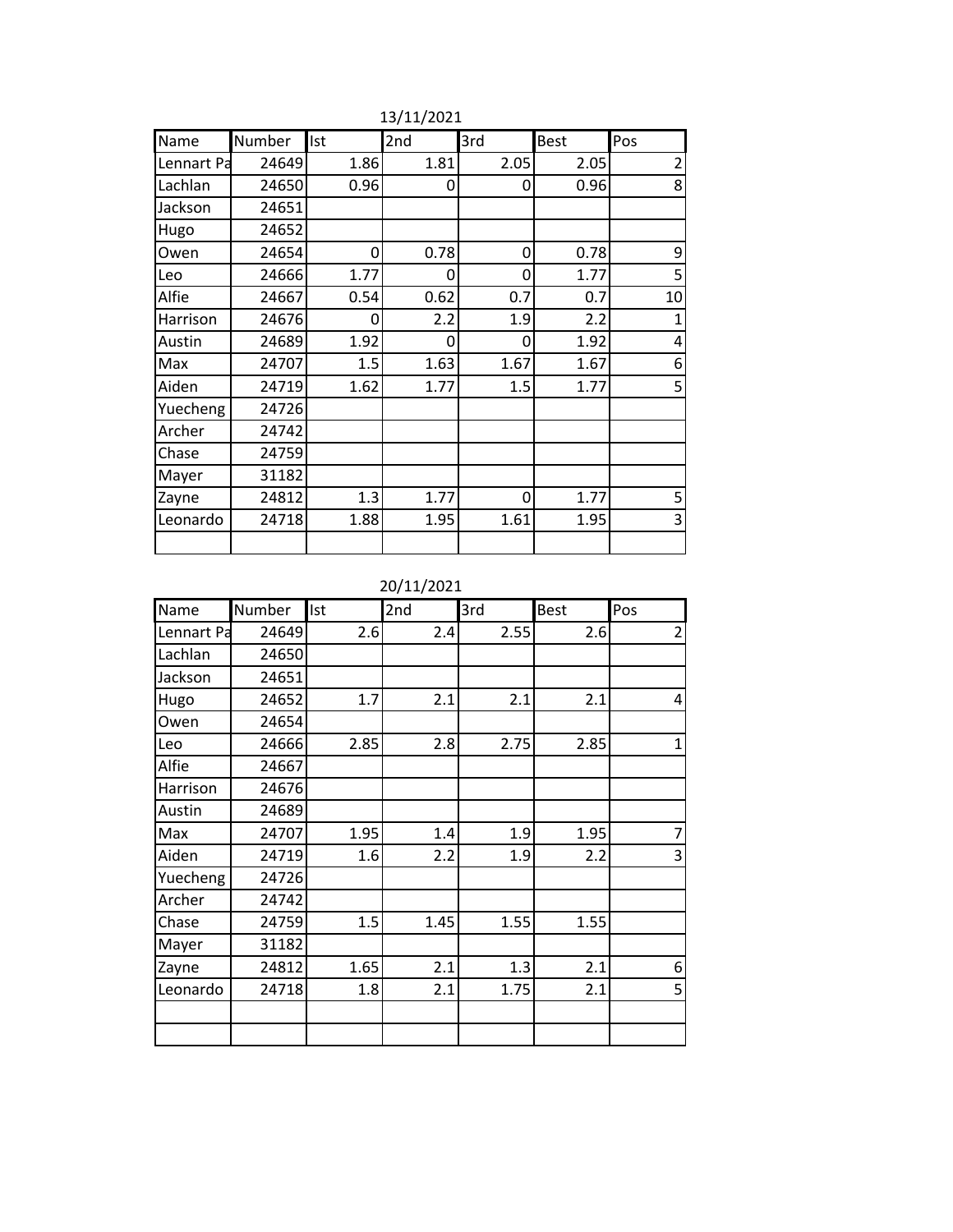| Name       | Number | Ist  | 2nd  | 3rd  | <b>Best</b>    | Pos            |
|------------|--------|------|------|------|----------------|----------------|
| Lennart Pa | 24649  | 0    | 1.9  | 2.25 | 2.25           | $\overline{2}$ |
| Lachlan    | 24650  | 1.35 | 1.3  | 0    | 1.35           | 5              |
| Jackson    | 24651  |      |      |      |                |                |
| Hugo       | 24652  |      |      |      |                |                |
| Owen       | 24654  |      |      |      |                |                |
| Leo        | 24666  |      |      |      |                |                |
| Alfie      | 24667  |      |      |      |                |                |
| Harrison   | 24676  | 2.45 | 2.45 | 2.4  | 2.45           | $\mathbf 1$    |
| Austin     | 24689  | 1.75 | 0    | 1.65 | 1.75           | 4              |
| Max        | 24707  |      |      |      |                |                |
| Aiden      | 24719  |      |      |      |                |                |
| Yuecheng   | 24726  |      |      |      |                |                |
| Archer     | 24742  | 0    | 0    | 1.25 | 1.25           | 6              |
| Chase      | 24759  | 0    | 2    | 0    | $\mathfrak{p}$ | 3              |
| Mayer      | 31182  |      |      |      |                |                |
| Zayne      | 24812  | 1.75 | 1.65 | 1.5  | 1.75           | 4              |
| Leonardo   | 24718  |      |      |      |                |                |

4/12/2021

11/12/2021

| Name       | Number | Ist  | 2nd  | 3rd  | <b>Best</b>  | Pos            |
|------------|--------|------|------|------|--------------|----------------|
| Lennart Pa | 24649  | 1.87 | 1.3  | 1.95 | 1.95         | 4              |
| Lachlan    | 24650  |      |      |      |              |                |
| Jackson    | 24651  |      |      |      |              |                |
| Hugo       | 24652  |      |      |      |              |                |
| Owen       | 24654  | 0.97 | 1.3  | 0    | 1.3          | 6              |
| Leo        | 24666  |      |      |      |              |                |
| Alfie      | 24667  |      |      |      |              |                |
| Harrison   | 24676  | 2.63 | 2.42 | 0    | 2.63         | 1              |
| Austin     | 24689  | 2    | 1.8  | 2.07 | 2.07         | 3              |
| Max        | 24707  |      |      |      |              |                |
| Aiden      | 24719  |      |      |      |              |                |
| Yuecheng   | 24726  |      |      |      |              |                |
| Archer     | 24742  | 1.1  | 0    | 0    | 0.1          | 7              |
| Chase      | 24759  | 1.9  | 2.09 | 2.16 | 2.16         | $\overline{2}$ |
| Mayer      | 31182  |      |      |      |              |                |
| Zayne      | 24812  | 1.5  | 1.79 |      | $1.71$ .1.79 | 5              |
| Leonardo   | 24718  |      |      |      |              |                |
|            |        |      |      |      |              |                |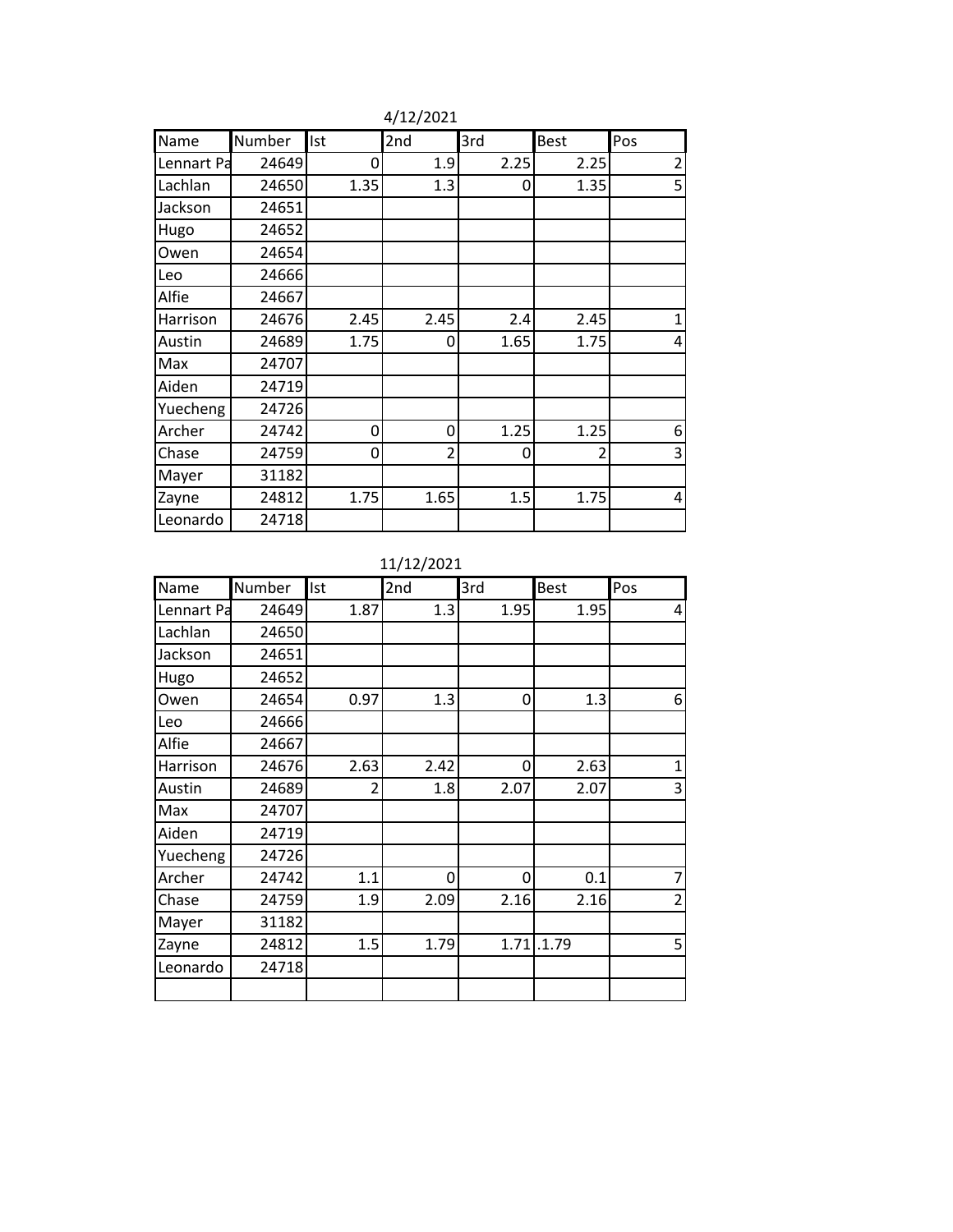| Name       | Number | Ist | 2nd  | 3rd  | <b>Best</b> | Pos            |
|------------|--------|-----|------|------|-------------|----------------|
| Lennart Pa | 24649  |     |      |      |             |                |
| Lachlan    | 24650  |     |      |      |             |                |
| Jacson     | 24651  |     |      |      |             |                |
| Hugo       | 24652  |     |      |      |             |                |
| Owen       | 24654  | 1.1 | 1    |      | 1.1         | 4              |
| Leo        | 24666  | 2.6 | 2.86 | 2.8  | 2.86        | $\mathbf{1}$   |
| Alfie      | 24667  |     |      |      |             |                |
| Harrison   | 24676  |     |      |      |             |                |
| Austin     | 24689  |     |      |      |             |                |
| Max        | 24707  |     |      |      |             |                |
| Aiden      | 24719  |     |      |      |             |                |
| Yuecheng   | 24726  |     |      |      |             |                |
| Archer     | 24742  | 1.9 | 1.45 |      | 1.9         | 3              |
| Chase      | 24759  |     |      |      |             |                |
| Mayer      | 31182  |     |      |      |             |                |
| Zayne      | 24812  |     |      |      |             |                |
| Luca       | 24787  | 1.9 | 2.08 | 2.34 | 2.34        | $\overline{2}$ |
|            |        |     |      |      |             |                |

22/01/2022

12/02/2022

| Name       | Number | Ist  | 2nd  | 3rd  | <b>Best</b> | Pos            |
|------------|--------|------|------|------|-------------|----------------|
| Lennart Pa | 24649  |      |      |      |             |                |
| Lachlan    | 24650  |      |      |      |             |                |
| Jackson    | 24651  |      |      |      |             |                |
| Hugo       | 24652  |      |      |      |             |                |
| Owen       | 24654  | 1.2  | 1.2  | 0    | 1.2         | 6              |
| Leo        | 24666  | 2.7  | 2.06 | 2.27 | 2.7         | $\mathbf{1}$   |
| Alfie      | 24667  |      |      |      |             |                |
| Harrison   | 24676  | 2.25 | 2.5  | 2.22 | 2.5         | $\overline{2}$ |
| Austin     | 24689  |      |      |      |             |                |
| Max        | 24707  |      |      |      |             |                |
| Aiden      | 24719  | 1.75 | 2.16 | 2.15 | 2.16        | 4              |
| Yuecheng   | 24726  |      |      |      |             |                |
| Archer     | 24742  | 1.65 | 1.75 | 1.8  | 1.8         | 5              |
| Chase      | 24759  |      |      |      |             |                |
| Mayer      | 31182  |      |      |      |             |                |
| Zayne      | 24812  | 2.2  | 1.8  | 1.92 | 2.2         | 3              |
| Leonardo   | 24718  |      |      |      |             |                |
|            |        |      |      |      |             |                |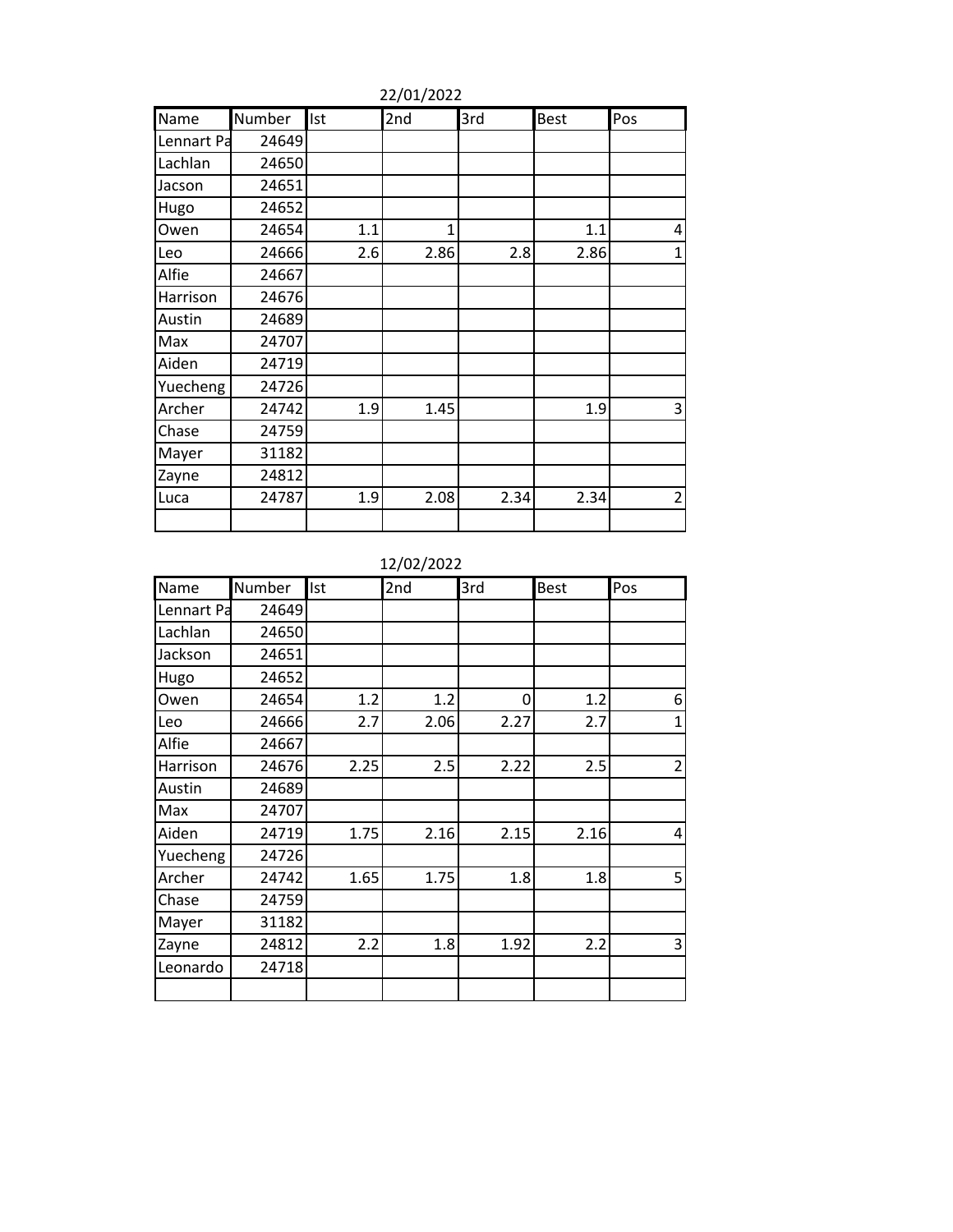| Name       | Number | Ist          | 2nd  | 3rd  | <b>Best</b>  | Pos            |
|------------|--------|--------------|------|------|--------------|----------------|
| Lennart Pa | 24649  |              |      |      |              |                |
| Lachlan    | 24650  |              |      |      |              |                |
| Jackson    | 24651  |              |      |      |              |                |
| Hugo       | 24652  |              |      |      |              |                |
| Owen       | 24654  |              |      |      |              |                |
| Leo        | 24666  | 2.3          | 2.55 | 2.4  | 2.55         | $\mathbf{1}$   |
| Alfie      | 24667  |              |      |      |              |                |
| Harrison   | 24676  | 2.18         | 2.37 | 2.04 | 2.37         | $\overline{2}$ |
| Austin     | 24689  | 2.2          | 2.2  | 2.24 | 2.24         | 3              |
| Max        | 24707  |              |      |      |              |                |
| Aiden      | 24719  |              |      |      |              |                |
| Yuecheng   | 24726  |              |      |      |              |                |
| Archer     | 24742  | 1.66         | 1.75 | 1.78 | 1.78         | 5              |
| Chase      | 24759  |              |      |      |              |                |
| Mayer      | 31182  | $\mathbf{1}$ | 0.82 | 0.85 | $\mathbf{1}$ | 6              |
| Zayne      | 24812  | 1.88         | 2    | 2.2  | 2.2          | 4              |
| Leonardo   | 24718  |              |      |      |              |                |
|            |        |              |      |      |              |                |
|            |        |              |      |      |              |                |

19/02/2022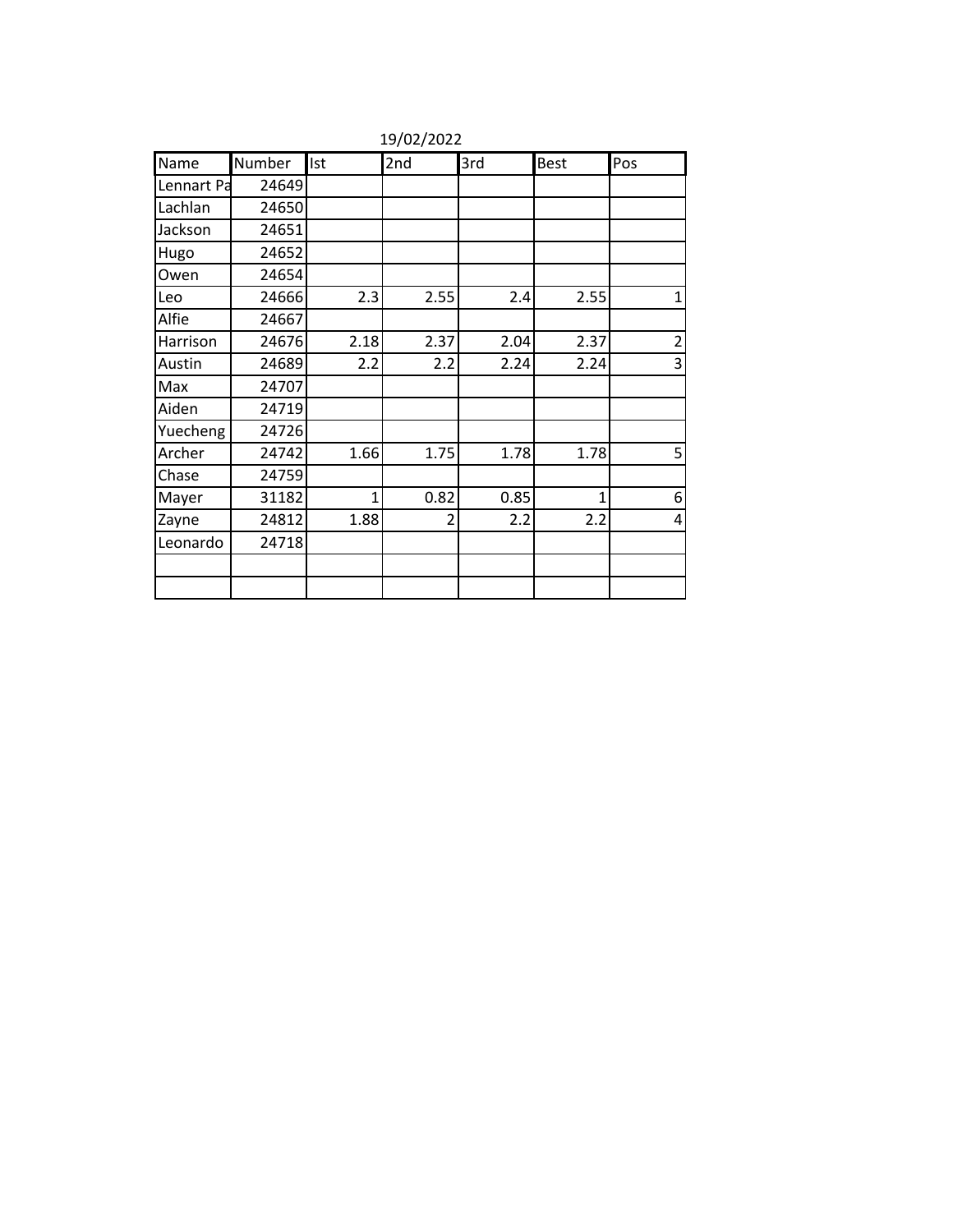# Shotput

|              |        |            | 30/10/2021 |     |             |                |
|--------------|--------|------------|------------|-----|-------------|----------------|
| Name         | Number | <b>Ist</b> | 2nd        | 3rd | <b>Best</b> | Pos            |
| Lennart Paul | 24649  | 2.88       | 3.21       |     | 3.21        | $\overline{4}$ |
| Lachlan      | 24650  | 1.63       | 1.76       |     | 1.76        | 9              |
| Jacson       | 24651  | 3.85       | 3.54       |     | 3.85        | $\overline{2}$ |
| Hugo         | 24652  | 2.85       | 3.35       |     | 3.35        | $\overline{4}$ |
| Owen         | 24654  | 1.7        | 1.45       |     | 1.7         | 10             |
| Leo          | 24666  | 3.35       | 3.15       |     | 3.35        | 3              |
| Alfie        | 24667  | 1.45       | 2.18       |     | 2.18        | $\overline{7}$ |
| Harrison     | 24676  | 3.13       | 4.65       |     | 4.65        | $\overline{1}$ |
| Austin       | 24689  | 1.67       | 93         |     | 1.67        | 11             |
| Max          | 24707  | 1.64       | 1.82       |     | 18.2        | 8              |
| Aiden        | 24719  | 2.5        | 1.91       |     | 2.5         | 6              |
| Yuecheng     | 24726  |            |            |     |             |                |
| Archer       | 24742  |            |            |     |             |                |
| Chase        | 24759  |            |            |     |             |                |
| Mayer        | 31182  |            |            |     |             |                |
| Zayne        | 24812  |            |            |     |             |                |
| Luca         | 24787  |            |            |     |             |                |
| Leoonardo    |        | 3.17       | 2.62       |     | 3.17        | 5              |
|              |        |            |            |     |             |                |

| 6/11/2021 |
|-----------|
|-----------|

| Name         | Number | <b>Ist</b> | 2nd | 3rd | <b>Best</b> | Pos            |
|--------------|--------|------------|-----|-----|-------------|----------------|
| Lennart Paul | 24649  |            |     |     | 4.7         | 5              |
| Lachlan      | 24650  |            |     |     |             |                |
| Jacson       | 24651  |            |     |     |             |                |
| Hugo         | 24652  |            |     |     |             |                |
| Owen         | 24654  |            |     |     | 2.6         | 11             |
| Leo          | 24666  |            |     |     | 4.75        | 4              |
| Alfie        | 24667  |            |     |     | 3.2         | 9              |
| Harrison     | 24676  |            |     |     | 7.95        | $\mathbf{1}$   |
| Austin       | 24689  |            |     |     | 3.3         | $\overline{7}$ |
| Max          | 24707  |            |     |     | 2.85        | 10             |
| Aiden        | 24719  |            |     |     | 4.15        | 6              |
| Yuecheng     | 24726  |            |     |     |             |                |
| Archer       | 24742  |            |     |     | 3.25        | $\bf 8$        |
| Chase        | 24759  |            |     |     | 5.05        | $\overline{2}$ |
| Mayer        | 31182  |            |     |     |             |                |
| Zayne        | 24812  |            |     |     | 4.9         | 3              |
| Luca         | 24787  |            |     |     |             |                |
|              |        |            |     |     |             |                |
|              |        |            |     |     |             |                |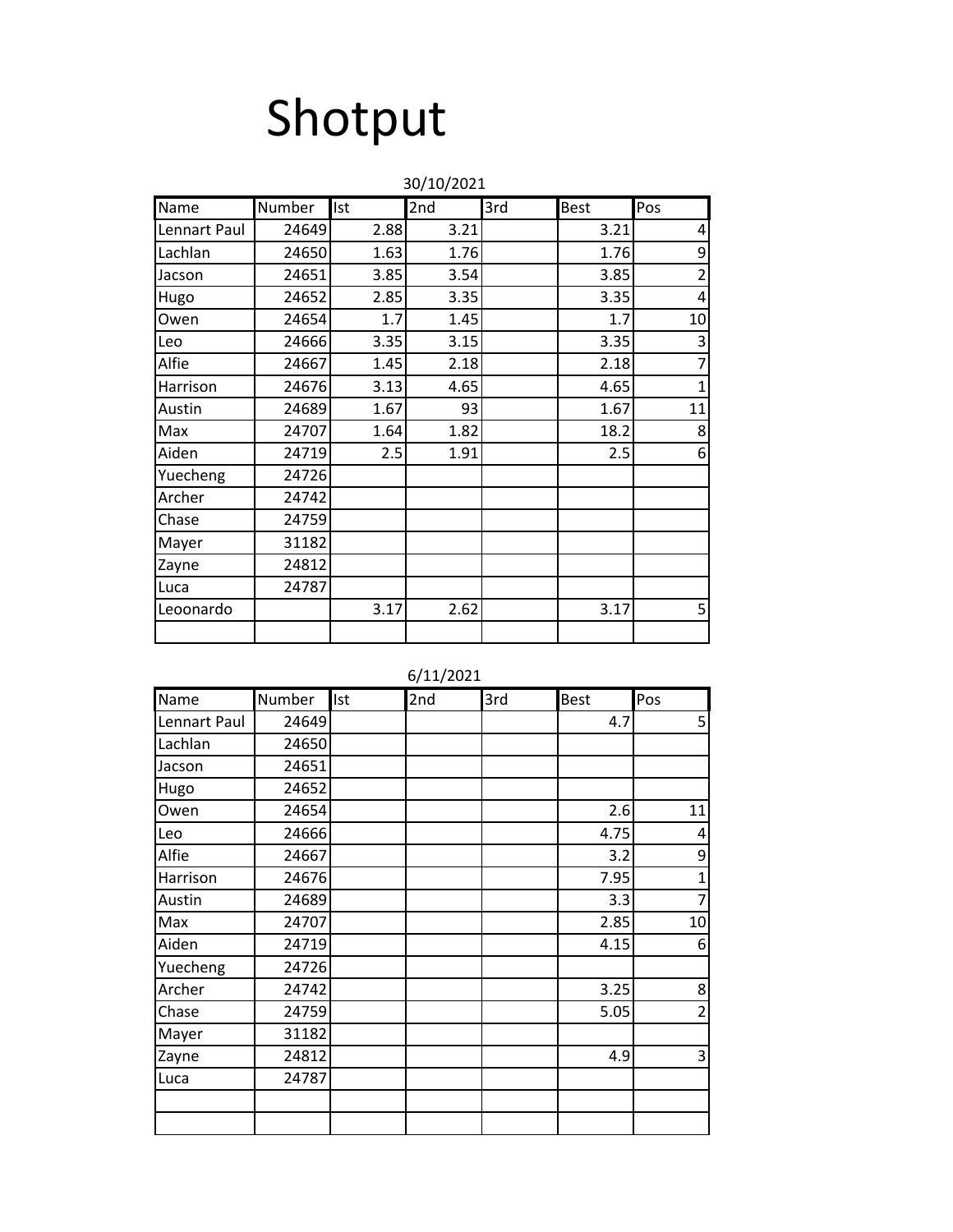| Name         | Number | <b>Ist</b> | 2nd | 3rd | <b>Best</b> | Pos |
|--------------|--------|------------|-----|-----|-------------|-----|
| Lennart Paul | 24649  |            |     |     | 4.05        |     |
| Lachlan      | 24650  |            |     |     |             |     |
| Jacson       | 24651  |            |     |     |             |     |
| Hugo         | 24652  |            |     |     | 3.8         |     |
| Owen         | 24654  |            |     |     |             |     |
| Leo          | 24666  |            |     |     | 4.7         |     |
| Alfie        | 24667  |            |     |     |             |     |
| Harrison     | 24676  |            |     |     |             |     |
| Austin       | 24689  |            |     |     |             |     |
| Max          | 24707  |            |     |     | 3.7         |     |
| Aiden        | 24719  |            |     |     | 3.22        |     |
| Yuecheng     | 24726  |            |     |     |             |     |
| Archer       | 24742  |            |     |     |             |     |
| Chase        | 24759  |            |     |     | 5.05        |     |
| Mayer        | 31182  |            |     |     |             |     |
| Zayne        | 24812  |            |     |     | 5.05        |     |
| Luca         | 24787  |            |     |     |             |     |
| Leoonardo    |        |            |     |     | 4.1         |     |
|              |        |            |     |     |             |     |

20/11/2021

11/12/2021

| Name         | Number | <b>Ist</b> | 2nd | 3rd | <b>Best</b> | Pos            |
|--------------|--------|------------|-----|-----|-------------|----------------|
| Lennart Paul | 24649  |            |     |     | 4.8         | $\overline{2}$ |
| Lachlan      | 24650  |            |     |     | 1.07        | 10             |
| Jacson       | 24651  |            |     |     |             |                |
| Hugo         | 24652  |            |     |     |             |                |
| Owen         | 24654  |            |     |     | 3.6         | 5              |
| Leo          | 24666  |            |     |     |             |                |
| Alfie        | 24667  |            |     |     | 3.7         | 4              |
| Harrison     | 24676  |            |     |     | 6.14        | 1              |
| Austin       | 24689  |            |     |     | 2.13        | 9              |
| Max          | 24707  |            |     |     |             |                |
| Aiden        | 24719  |            |     |     | 3.53        | 6              |
| Yuecheng     | 24726  |            |     |     |             |                |
| Archer       | 24742  |            |     |     | 2.7         | 8              |
| Chase        | 24759  |            |     |     | 4.32        | 3              |
| Mayer        | 31182  |            |     |     |             |                |
| Zayne        | 24812  |            |     |     | 3.47        | 7              |
| Luca         | 24787  |            |     |     |             |                |
|              |        |            |     |     |             |                |
|              |        |            |     |     |             |                |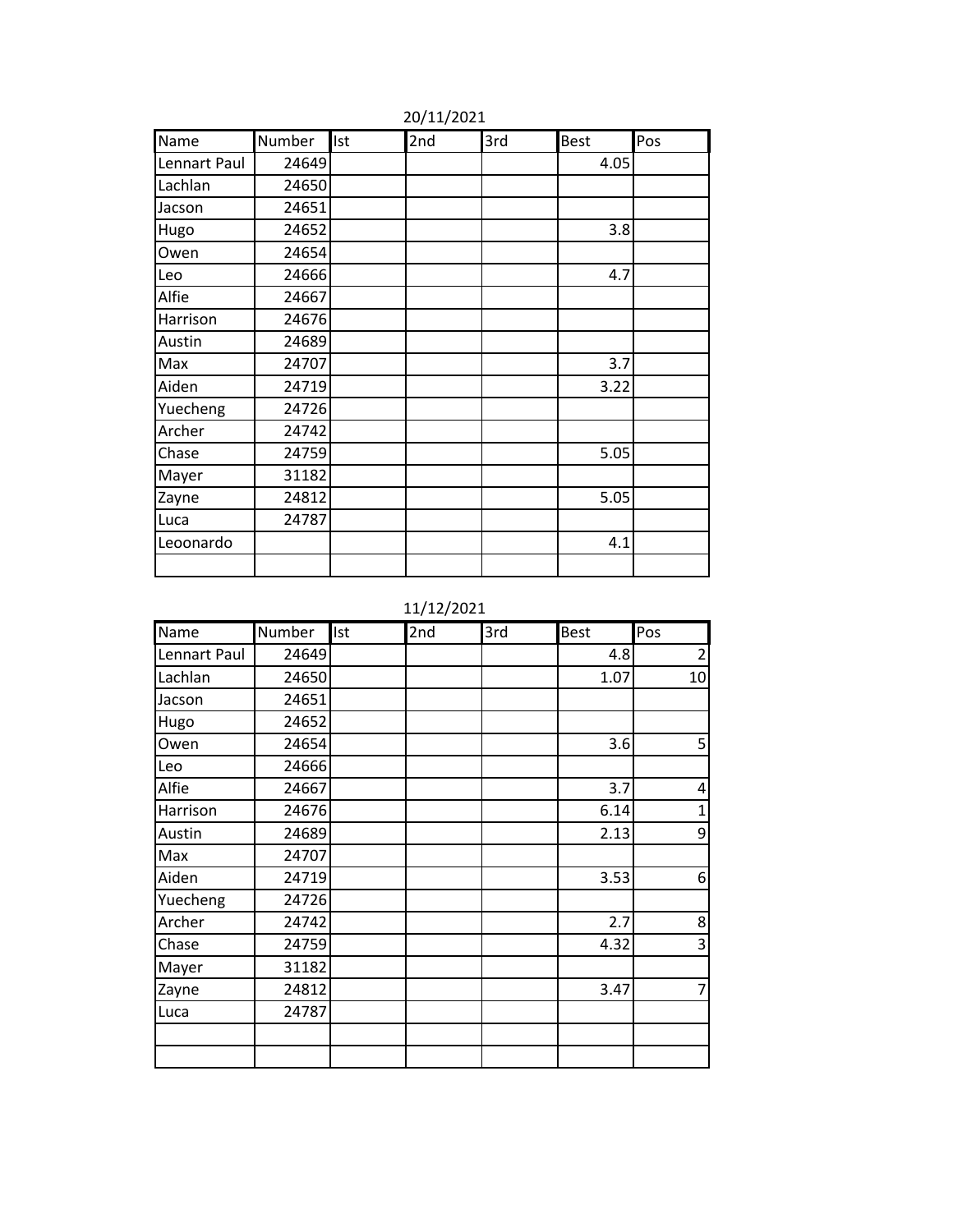| Name         | Number | Ist | 2nd | 3rd | <b>Best</b> | Pos            |
|--------------|--------|-----|-----|-----|-------------|----------------|
| Lennart Paul | 24649  |     |     |     |             |                |
| Lachlan      | 24650  |     |     |     |             |                |
| Jacson       | 24651  |     |     |     |             |                |
| Hugo         | 24652  |     |     |     |             |                |
| Owen         | 24654  |     |     |     | 2.89        | 5              |
| Leo          | 24666  |     |     |     | 4.32        | $\mathbf{1}$   |
| Alfie        | 24667  |     |     |     |             |                |
| Harrison     | 24676  |     |     |     | 4.32        | $\overline{1}$ |
| Austin       | 24689  |     |     |     |             |                |
| Max          | 24707  |     |     |     |             |                |
| Aiden        | 24719  |     |     |     | 3.19        | $\overline{2}$ |
| Yuecheng     | 24726  |     |     |     |             |                |
| Archer       | 24742  |     |     |     | 2.7         | 4              |
| Chase        | 24759  |     |     |     |             |                |
| Mayer        | 31182  |     |     |     | 2.46        | 6              |
| Zayne        | 24812  |     |     |     | 3.03        | 3              |
| Luca         | 24787  |     |     |     |             |                |
|              |        |     |     |     |             |                |
|              |        |     |     |     |             |                |

12/02/2022

19/02/2022

| Name         | Number | Ist | 2nd | 3rd | <b>Best</b> | Pos            |
|--------------|--------|-----|-----|-----|-------------|----------------|
| Lennart Paul | 24649  |     |     |     |             |                |
| Lachlan      | 24650  |     |     |     |             |                |
| Jacson       | 24651  |     |     |     |             |                |
| Hugo         | 24652  |     |     |     |             |                |
| Owen         | 24654  |     |     |     |             |                |
| Leo          | 24666  |     |     |     | 3           | 3              |
| Alfie        | 24667  |     |     |     |             |                |
| Harrison     | 24676  |     |     |     | 4.26        | 1              |
| Austin       | 24689  |     |     |     | 2.5         | 5              |
| Max          | 24707  |     |     |     |             |                |
| Aiden        | 24719  |     |     |     |             |                |
| Yuecheng     | 24726  |     |     |     |             |                |
| Archer       | 24742  |     |     |     | 3.5         | $\overline{2}$ |
| Chase        | 24759  |     |     |     |             |                |
| Mayer        | 31182  |     |     |     | 2.53        | 4              |
| Zayne        | 24812  |     |     |     | 3           | 3              |
| Luca         | 24787  |     |     |     |             |                |
| Leoonardo    |        |     |     |     |             |                |
|              |        |     |     |     |             |                |